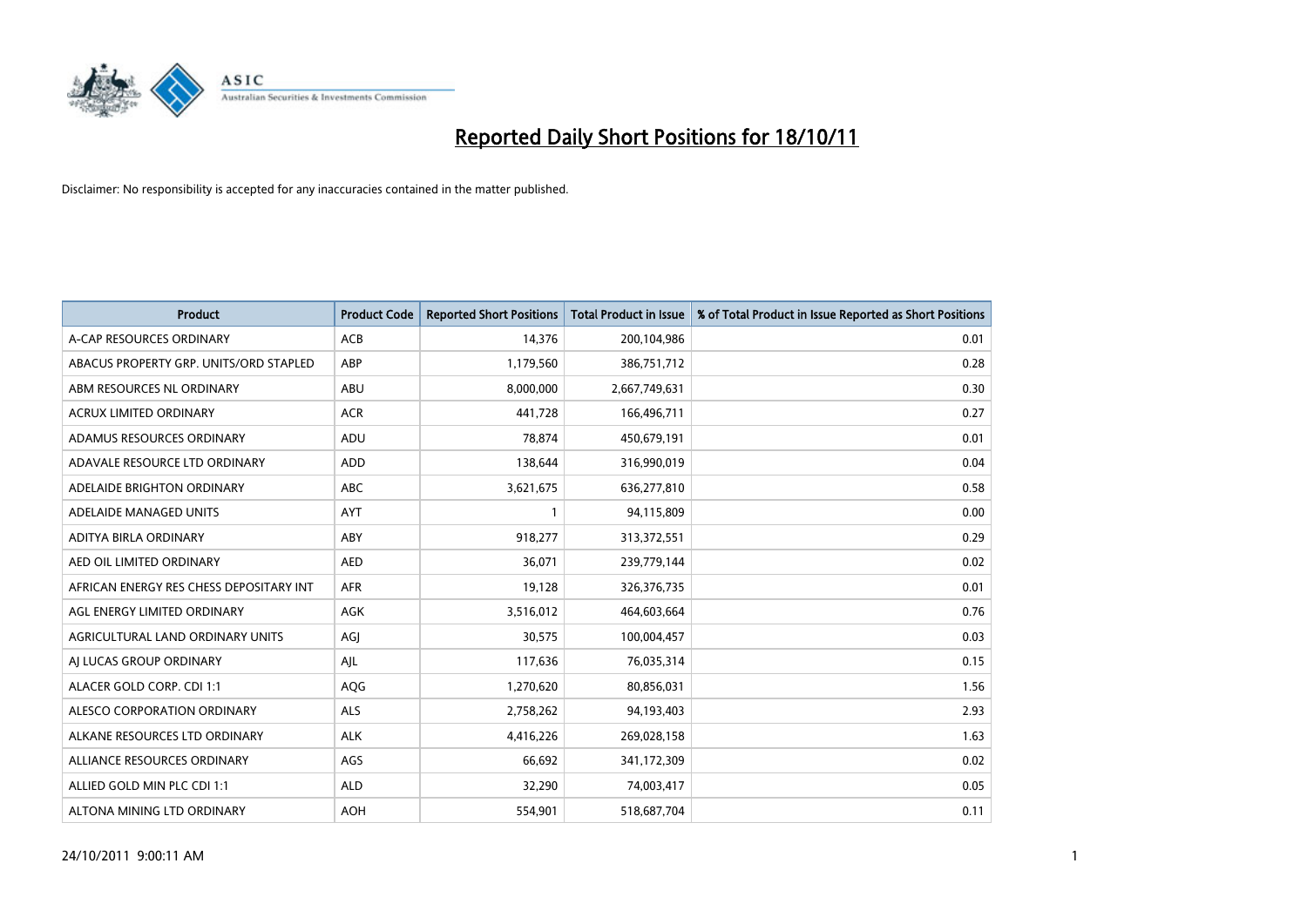

| <b>Product</b>                          | <b>Product Code</b> | <b>Reported Short Positions</b> | <b>Total Product in Issue</b> | % of Total Product in Issue Reported as Short Positions |
|-----------------------------------------|---------------------|---------------------------------|-------------------------------|---------------------------------------------------------|
| ALUMINA LIMITED ORDINARY                | <b>AWC</b>          | 36,700,763                      | 2,440,196,187                 | 1.51                                                    |
| AMADEUS ENERGY ORDINARY                 | AMU                 | 454,000                         | 281,268,455                   | 0.16                                                    |
| AMALGAMATED HOLDINGS ORDINARY           | <b>AHD</b>          | 1,504                           | 157,480,461                   | 0.00                                                    |
| AMCOM TELECOMM. ORDINARY                | <b>AMM</b>          |                                 | 238,954,789                   | 0.00                                                    |
| AMCOR LIMITED ORDINARY                  | <b>AMC</b>          | 2,790,816                       | 1,227,577,318                 | 0.20                                                    |
| AMP LIMITED ORDINARY                    | AMP                 | 10,648,366                      | 2,854,672,784                 | 0.36                                                    |
| AMPELLA MINING ORDINARY                 | <b>AMX</b>          | 961,380                         | 204,985,108                   | 0.47                                                    |
| ANGLOGOLD ASHANTI CDI 5:1               | AGG                 | 2                               | 89,207,765                    | 0.00                                                    |
| ANSELL LIMITED ORDINARY                 | <b>ANN</b>          | 2,749,664                       | 131,177,201                   | 2.10                                                    |
| ANZ BANKING GRP LTD ORDINARY            | ANZ                 | 13,159,253                      | 2,629,033,329                 | 0.49                                                    |
| APA GROUP STAPLED SECURITIES            | <b>APA</b>          | 6,603,584                       | 639,334,625                   | 1.03                                                    |
| APEX MINERALS NL ORDINARY               | <b>AXM</b>          | 885,146                         | 5,550,243,713                 | 0.02                                                    |
| APN EUROPEAN RETAIL UNITS STAPLED SEC.  | <b>AEZ</b>          | 11,832                          | 544,910,660                   | 0.00                                                    |
| APN NEWS & MEDIA ORDINARY               | <b>APN</b>          | 27,791,979                      | 630,211,415                   | 4.39                                                    |
| AQUARIUS PLATINUM. ORDINARY             | <b>AOP</b>          | 5,089,297                       | 470,167,206                   | 1.07                                                    |
| AQUILA RESOURCES ORDINARY               | <b>AQA</b>          | 6,254,023                       | 374,368,499                   | 1.66                                                    |
| ARAFURA RESOURCE LTD ORDINARY           | <b>ARU</b>          | 7,663,350                       | 367,980,342                   | 2.07                                                    |
| ARB CORPORATION ORDINARY                | <b>ARP</b>          | 14,100                          | 72,481,302                    | 0.01                                                    |
| ARDENT LEISURE GROUP STAPLED SECURITIES | AAD                 | 524,326                         | 324, 167, 221                 | 0.16                                                    |
| ARISTOCRAT LEISURE ORDINARY             | <b>ALL</b>          | 23,358,407                      | 543,181,024                   | 4.31                                                    |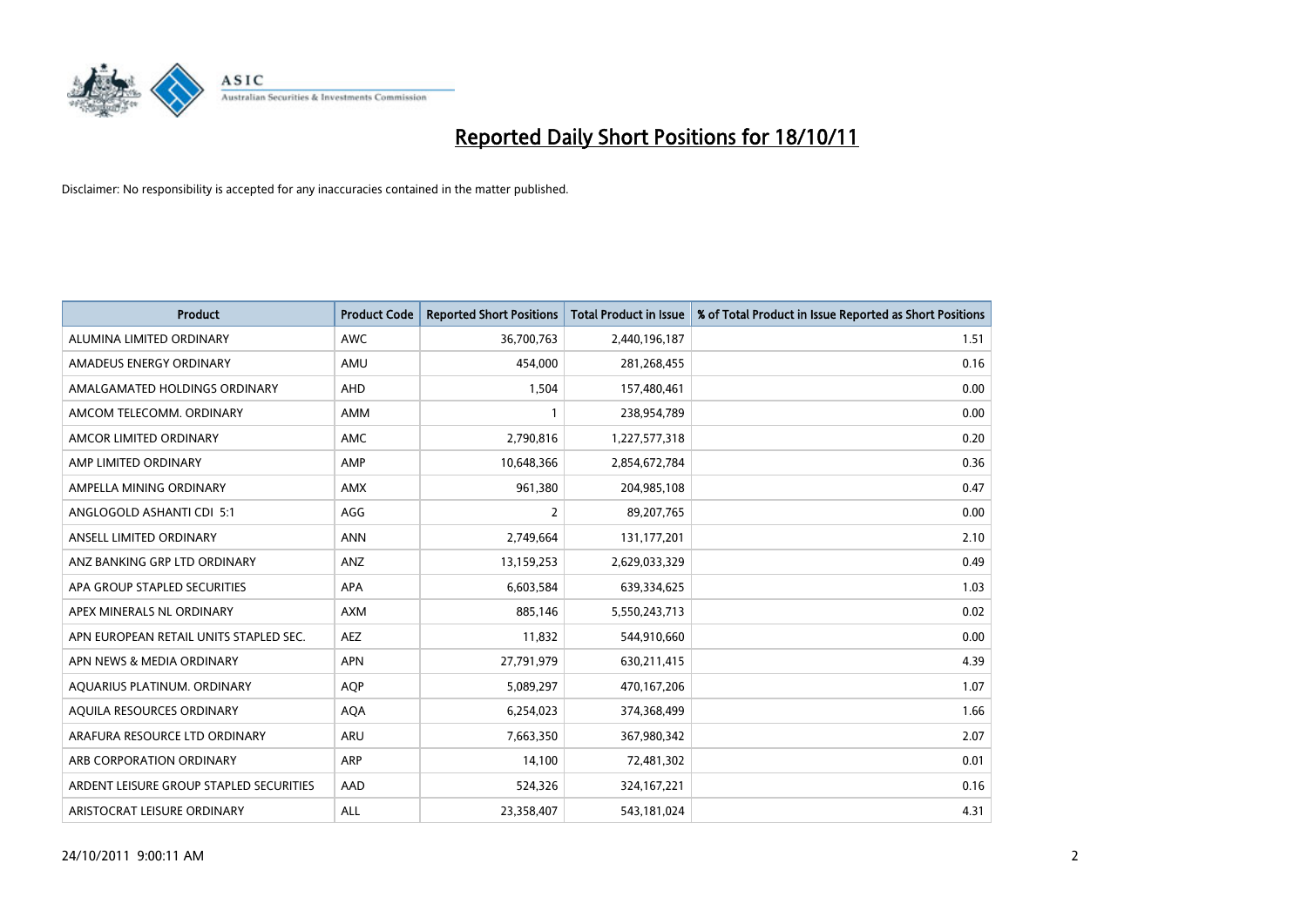

| <b>Product</b>                          | <b>Product Code</b> | <b>Reported Short Positions</b> | <b>Total Product in Issue</b> | % of Total Product in Issue Reported as Short Positions |
|-----------------------------------------|---------------------|---------------------------------|-------------------------------|---------------------------------------------------------|
| ASCIANO LIMITED ORDINARY                | <b>AIO</b>          | 17,315,627                      | 2,926,103,883                 | 0.59                                                    |
| ASG GROUP LIMITED ORDINARY              | <b>ASZ</b>          | 89,990                          | 171,456,889                   | 0.05                                                    |
| ASPEN GROUP ORD/UNITS STAPLED           | <b>APZ</b>          | 1,002,002                       | 584,985,037                   | 0.17                                                    |
| ASPIRE MINING LTD ORDINARY              | <b>AKM</b>          | 2,404,748                       | 620,594,556                   | 0.39                                                    |
| <b>ASTON RES LTD ORDINARY</b>           | <b>AZT</b>          | 1,902,645                       | 204,527,604                   | 0.93                                                    |
| ASTRO JAP PROP GROUP STAPLED SECURITIES | AIA                 | 28,020                          | 58,445,002                    | 0.05                                                    |
| ASX LIMITED ORDINARY                    | <b>ASX</b>          | 1,636,894                       | 175,136,729                   | 0.92                                                    |
| ATLANTIC LIMITED ORDINARY               | ATI                 | 55,573                          | 114,281,650                   | 0.05                                                    |
| ATLAS IRON LIMITED ORDINARY             | AGO                 | 17,874,792                      | 889,036,055                   | 1.98                                                    |
| <b>AURORA OIL &amp; GAS ORDINARY</b>    | <b>AUT</b>          | 9,048,697                       | 411,155,343                   | 2.19                                                    |
| AUSDRILL LIMITED ORDINARY               | ASL                 | 132,652                         | 301,685,848                   | 0.04                                                    |
| AUSENCO LIMITED ORDINARY                | AAX                 | 1,454,469                       | 123,258,843                   | 1.16                                                    |
| AUSGOLD LIMITED ORDINARY                | <b>AUC</b>          | 243,160                         | 85,352,000                    | 0.28                                                    |
| <b>AUSTAL LIMITED ORDINARY</b>          | ASB                 | 465,469                         | 188,069,638                   | 0.23                                                    |
| <b>AUSTAR UNITED ORDINARY</b>           | <b>AUN</b>          | 1,918,322                       | 1,271,505,737                 | 0.15                                                    |
| AUSTBROKERS HOLDINGS ORDINARY           | <b>AUB</b>          | $\overline{2}$                  | 55,419,436                    | 0.00                                                    |
| AUSTIN ENGINEERING ORDINARY             | ANG                 | 25,602                          | 72,014,403                    | 0.03                                                    |
| <b>AUSTRALAND ASSETS ASSETS</b>         | AAZPB               | 1,168                           | 2,750,000                     | 0.04                                                    |
| AUSTRALAND PROPERTY STAPLED SECURITY    | <b>ALZ</b>          | 639,834                         | 576,846,597                   | 0.10                                                    |
| AUSTRALIAN AGRICULT. ORDINARY           | AAC                 | 945,225                         | 312,892,824                   | 0.29                                                    |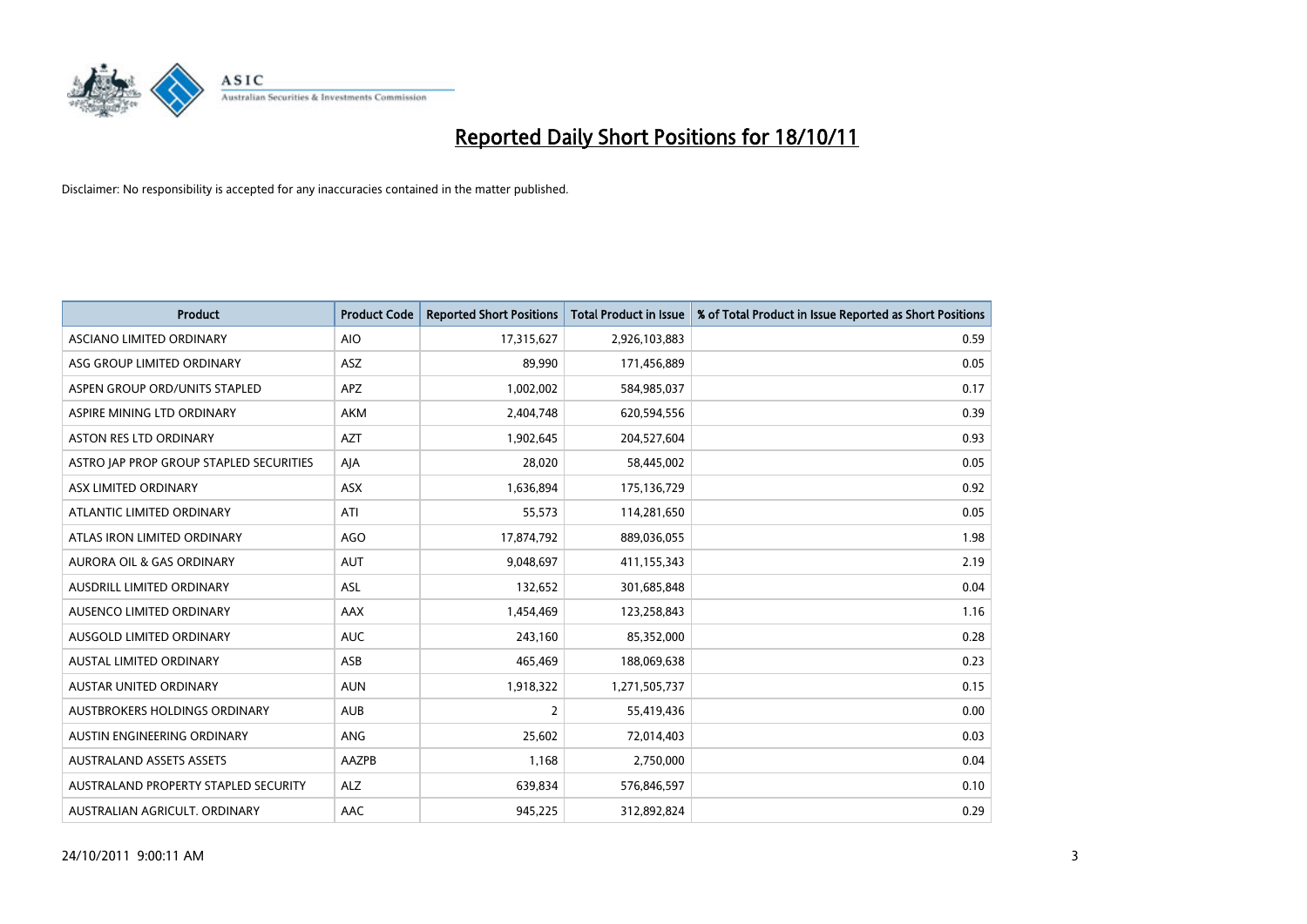

| <b>Product</b>                       | <b>Product Code</b> | <b>Reported Short Positions</b> | <b>Total Product in Issue</b> | % of Total Product in Issue Reported as Short Positions |
|--------------------------------------|---------------------|---------------------------------|-------------------------------|---------------------------------------------------------|
| <b>AUSTRALIAN EDUCATION UNITS</b>    | <b>AEU</b>          | 625,000                         | 175,465,397                   | 0.36                                                    |
| AUSTRALIAN INFRASTR. UNITS/ORDINARY  | <b>AIX</b>          | 12,155,684                      | 620,733,944                   | 1.96                                                    |
| AUSTRALIAN MINES LTD ORDINARY        | <b>AUZ</b>          | 1,400,000                       | 636,910,317                   | 0.22                                                    |
| AUSTRALIAN PHARM. ORDINARY           | API                 | 598,783                         | 488,115,883                   | 0.12                                                    |
| AUTOMOTIVE HOLDINGS ORDINARY         | <b>AHE</b>          | 4,743                           | 260,579,682                   | 0.00                                                    |
| AVANCO RESOURCES LTD ORDINARY        | AVB                 | 1,885,287                       | 793,048,822                   | 0.24                                                    |
| AVEXA LIMITED ORDINARY               | <b>AVX</b>          | 243,657                         | 847,688,779                   | 0.03                                                    |
| AWE LIMITED ORDINARY                 | <b>AWE</b>          | 1,984,598                       | 521,871,941                   | 0.39                                                    |
| AZUMAH RESOURCES ORDINARY            | <b>AZM</b>          | 306,121                         | 282,020,356                   | 0.11                                                    |
| <b>BANDANNA ENERGY ORDINARY</b>      | <b>BND</b>          | 828,863                         | 528,081,199                   | 0.15                                                    |
| BANK OF QUEENSLAND. ORDINARY         | <b>BOQ</b>          | 11,700,171                      | 225,369,547                   | 5.17                                                    |
| <b>BANNERMAN RESOURCES ORDINARY</b>  | <b>BMN</b>          | 53,785                          | 234,435,934                   | 0.02                                                    |
| <b>BASE RES LIMITED ORDINARY</b>     | <b>BSE</b>          | 1,299,181                       | 460,440,029                   | 0.28                                                    |
| <b>BATHURST RESOURCES ORDINARY</b>   | <b>BTU</b>          | 10,876,709                      | 688,247,997                   | 1.58                                                    |
| <b>BAUXITE RESOURCE LTD ORDINARY</b> | <b>BAU</b>          | 109,797                         | 235,379,896                   | 0.05                                                    |
| BC IRON LIMITED ORDINARY             | <b>BCI</b>          | 301,923                         | 95,081,000                    | 0.31                                                    |
| BEACH ENERGY LIMITED ORDINARY        | <b>BPT</b>          | 1,462,692                       | 1,107,635,932                 | 0.13                                                    |
| BEADELL RESOURCE LTD ORDINARY        | <b>BDR</b>          | 2,463,126                       | 657,906,946                   | 0.37                                                    |
| BENDIGO AND ADELAIDE ORDINARY        | <b>BEN</b>          | 6,633,669                       | 365,791,887                   | 1.81                                                    |
| BERKELEY RESOURCES ORDINARY          | <b>BKY</b>          | 521,604                         | 174,298,273                   | 0.30                                                    |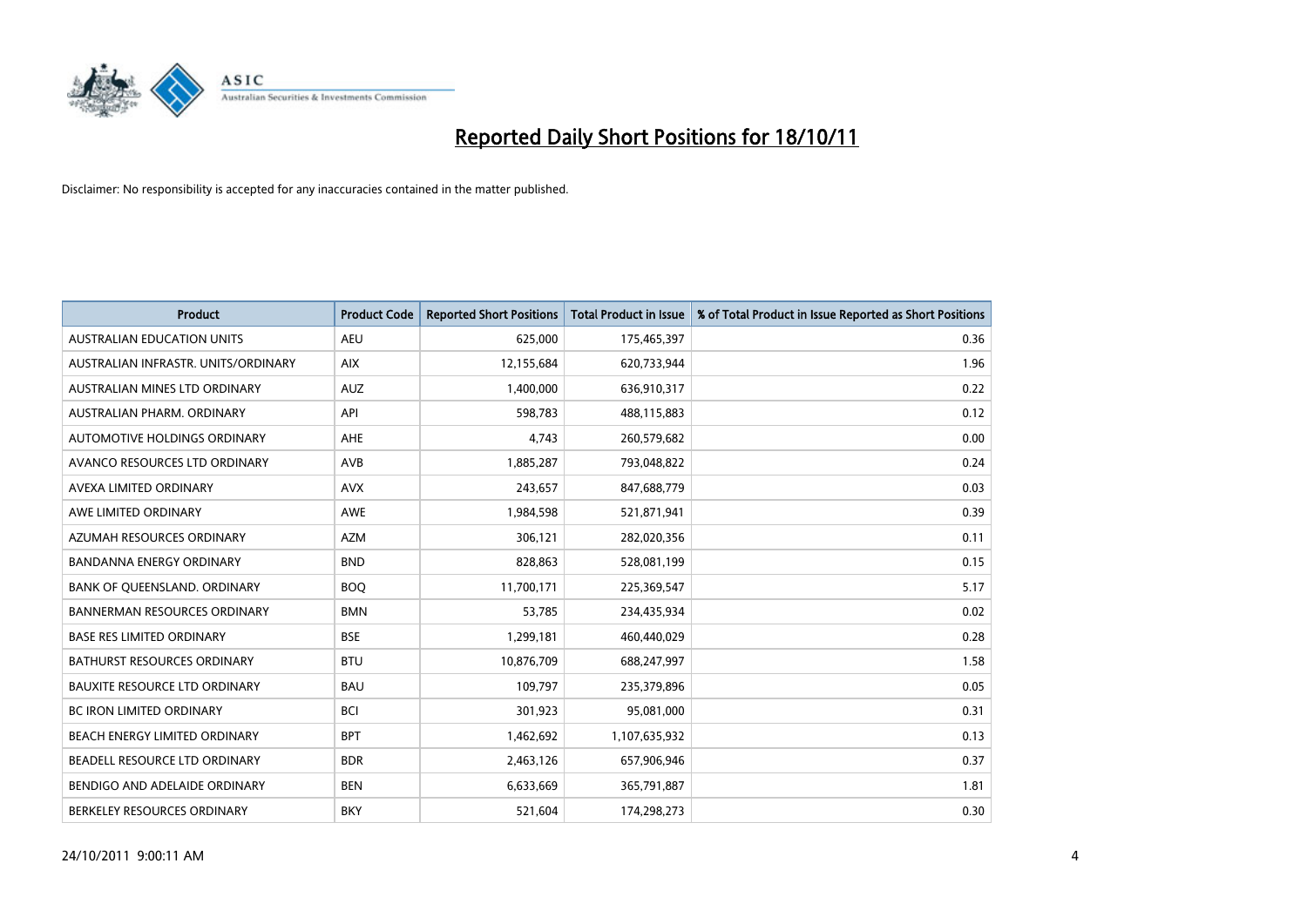

| <b>Product</b>                       | <b>Product Code</b> | <b>Reported Short Positions</b> | <b>Total Product in Issue</b> | % of Total Product in Issue Reported as Short Positions |
|--------------------------------------|---------------------|---------------------------------|-------------------------------|---------------------------------------------------------|
| BETASHARES ASX RES ETF UNITS         | <b>ORE</b>          | 118,220                         | 4,519,665                     | 2.62                                                    |
| <b>BHP BILLITON LIMITED ORDINARY</b> | <b>BHP</b>          | 36,723,994                      | 3,211,496,105                 | 1.14                                                    |
| <b>BILLABONG ORDINARY</b>            | <b>BBG</b>          | 23,698,834                      | 255,102,103                   | 9.28                                                    |
| <b>BIOTA HOLDINGS ORDINARY</b>       | <b>BTA</b>          | 1,973,822                       | 181,703,711                   | 1.08                                                    |
| <b>BISALLOY STEEL ORDINARY</b>       | <b>BIS</b>          | 84.480                          | 216,455,965                   | 0.04                                                    |
| BKI INVESTMENT LTD ORDINARY          | BKI                 | 508                             | 425,549,573                   | 0.00                                                    |
| <b>BLACKTHORN RESOURCES ORDINARY</b> | <b>BTR</b>          | 35,848                          | 122,918,000                   | 0.03                                                    |
| <b>BLUESCOPE STEEL LTD ORDINARY</b>  | <b>BSL</b>          | 67,876,581                      | 1,849,170,356                 | 3.64                                                    |
| <b>BOART LONGYEAR ORDINARY</b>       | <b>BLY</b>          | 5,452,802                       | 461,163,412                   | 1.16                                                    |
| <b>BOOM LOGISTICS ORDINARY</b>       | <b>BOL</b>          | 337,999                         | 465,011,147                   | 0.07                                                    |
| BORAL LIMITED. ORDINARY              | <b>BLD</b>          | 44,392,042                      | 744,729,957                   | 5.96                                                    |
| BOTSWANA METALS LTD ORDINARY         | <b>BML</b>          | 7,000                           | 143,717,013                   | 0.00                                                    |
| <b>BOW ENERGY LIMITED ORDINARY</b>   | <b>BOW</b>          | 2,920,780                       | 352,835,646                   | 0.82                                                    |
| <b>BRADKEN LIMITED ORDINARY</b>      | <b>BKN</b>          | 3,116,582                       | 166,577,261                   | 1.84                                                    |
| <b>BRAMBLES LIMITED ORDINARY</b>     | <b>BXB</b>          | 15,974,883                      | 1,480,284,088                 | 1.05                                                    |
| BREVILLE GROUP LTD ORDINARY          | <b>BRG</b>          | 3,150                           | 130,095,322                   | 0.00                                                    |
| <b>BRICKWORKS LIMITED ORDINARY</b>   | <b>BKW</b>          | 72,025                          | 147,567,333                   | 0.05                                                    |
| <b>BROCKMAN RESOURCES ORDINARY</b>   | <b>BRM</b>          | 62,450                          | 144,803,151                   | 0.04                                                    |
| BT INVESTMENT MNGMNT ORDINARY        | <b>BTT</b>          | 1,641,571                       | 267,906,977                   | 0.61                                                    |
| <b>BURU ENERGY ORDINARY</b>          | <b>BRU</b>          | 1,155,589                       | 213,963,477                   | 0.54                                                    |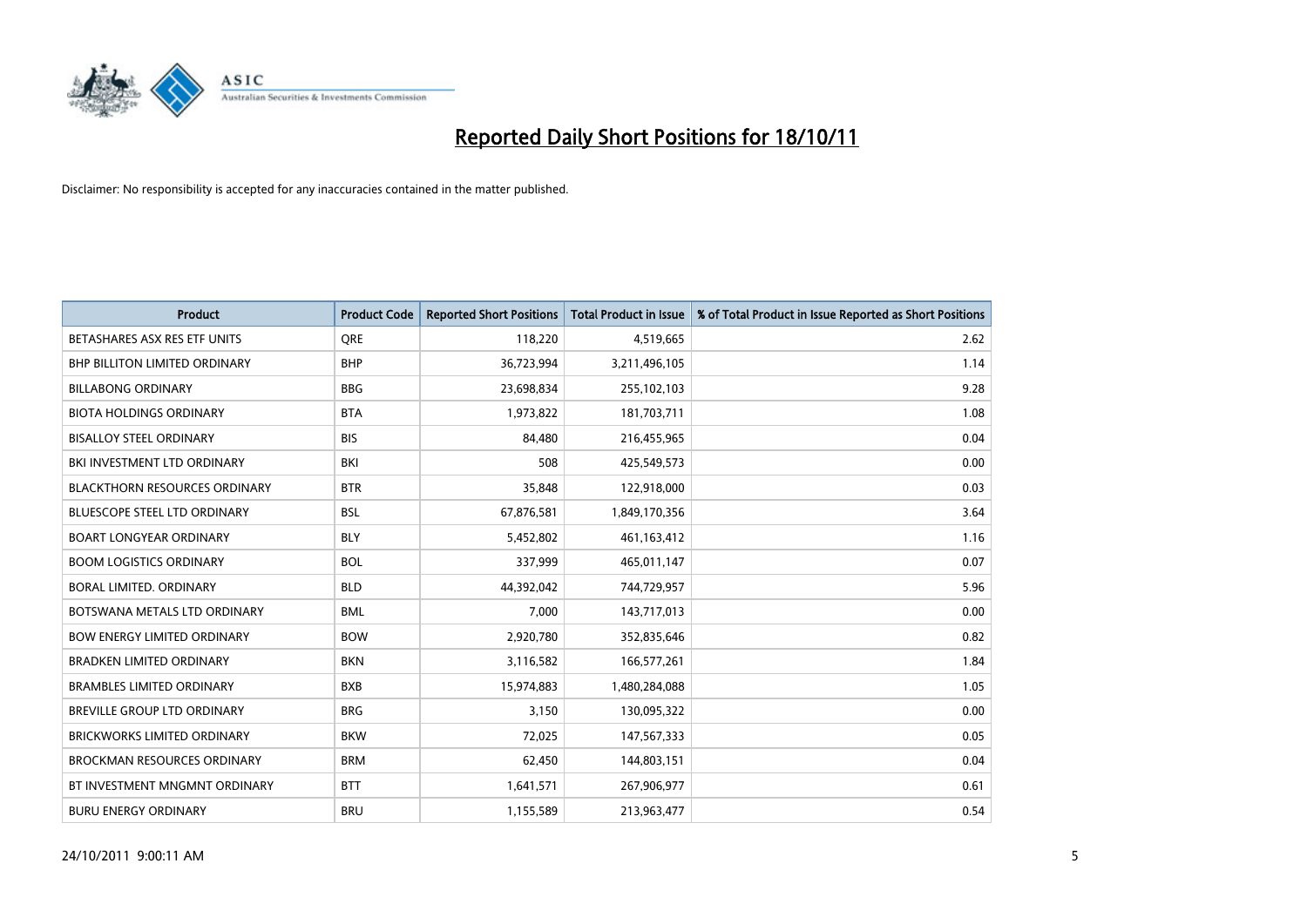

| <b>Product</b>                             | <b>Product Code</b> | <b>Reported Short Positions</b> | <b>Total Product in Issue</b> | % of Total Product in Issue Reported as Short Positions |
|--------------------------------------------|---------------------|---------------------------------|-------------------------------|---------------------------------------------------------|
| <b>BWP TRUST ORDINARY UNITS</b>            | <b>BWP</b>          | 527,307                         | 520,012,793                   | 0.09                                                    |
| CABCHARGE AUSTRALIA ORDINARY               | CAB                 | 739,615                         | 120,437,014                   | 0.60                                                    |
| <b>CALTEX AUSTRALIA ORDINARY</b>           | <b>CTX</b>          | 6,847,958                       | 270,000,000                   | 2.54                                                    |
| CAMPBELL BROTHERS ORDINARY                 | <b>CPB</b>          | 183,459                         | 67,503,411                    | 0.26                                                    |
| CAPE LAMBERT RES LTD ORDINARY              | <b>CFE</b>          | 832,274                         | 652,171,792                   | 0.12                                                    |
| CARABELLA RES LTD ORDINARY                 | <b>CLR</b>          | 26,056                          | 98,778,296                    | 0.03                                                    |
| <b>CARBON ENERGY ORDINARY</b>              | <b>CNX</b>          | 1,124,223                       | 698,517,858                   | 0.15                                                    |
| CARDNO LIMITED ORDINARY                    | CDD                 | 3,176                           | 109,988,824                   | 0.00                                                    |
| CARNARVON PETROLEUM ORDINARY               | <b>CVN</b>          | 3,636,096                       | 690,320,634                   | 0.51                                                    |
| <b>CARNEGIE WAVE ENERGY ORDINARY</b>       | <b>CWE</b>          | 83,000                          | 901,487,627                   | 0.01                                                    |
| CARPATHIAN RESOURCES ORDINARY              | <b>CPN</b>          | 75,000                          | 265,533,501                   | 0.03                                                    |
| CARPENTARIA EXP. LTD ORDINARY              | CAP                 | 9,777                           | 98,991,301                    | 0.01                                                    |
| CARSALES.COM LTD ORDINARY                  | <b>CRZ</b>          | 16,734,080                      | 233,971,831                   | 7.12                                                    |
| CASH CONVERTERS ORDINARY                   | CCV                 | 55,298                          | 379,761,025                   | 0.01                                                    |
| <b>CASPIAN OIL &amp; GAS ORDINARY</b>      | <b>CIG</b>          | 50,000                          | 1,331,500,513                 | 0.00                                                    |
| CATALPA RESOURCES ORDINARY                 | CAH                 | 1,217,808                       | 178,942,919                   | 0.68                                                    |
| <b>CELLNET GROUP ORDINARY</b>              | <b>CLT</b>          | 1,342                           | 61,232,953                    | 0.00                                                    |
| CENTRAL PETROLEUM ORDINARY                 | <b>CTP</b>          | 11,455                          | 1,073,304,842                 | 0.00                                                    |
| <b>CENTRO PROPERTIES UNITS/ORD STAPLED</b> | <b>CNP</b>          | 29,264                          | 972,414,514                   | 0.00                                                    |
| CENTRO RETAIL GROUP STAPLED SECURITIES     | <b>CER</b>          | 830,656                         | 2,286,399,424                 | 0.03                                                    |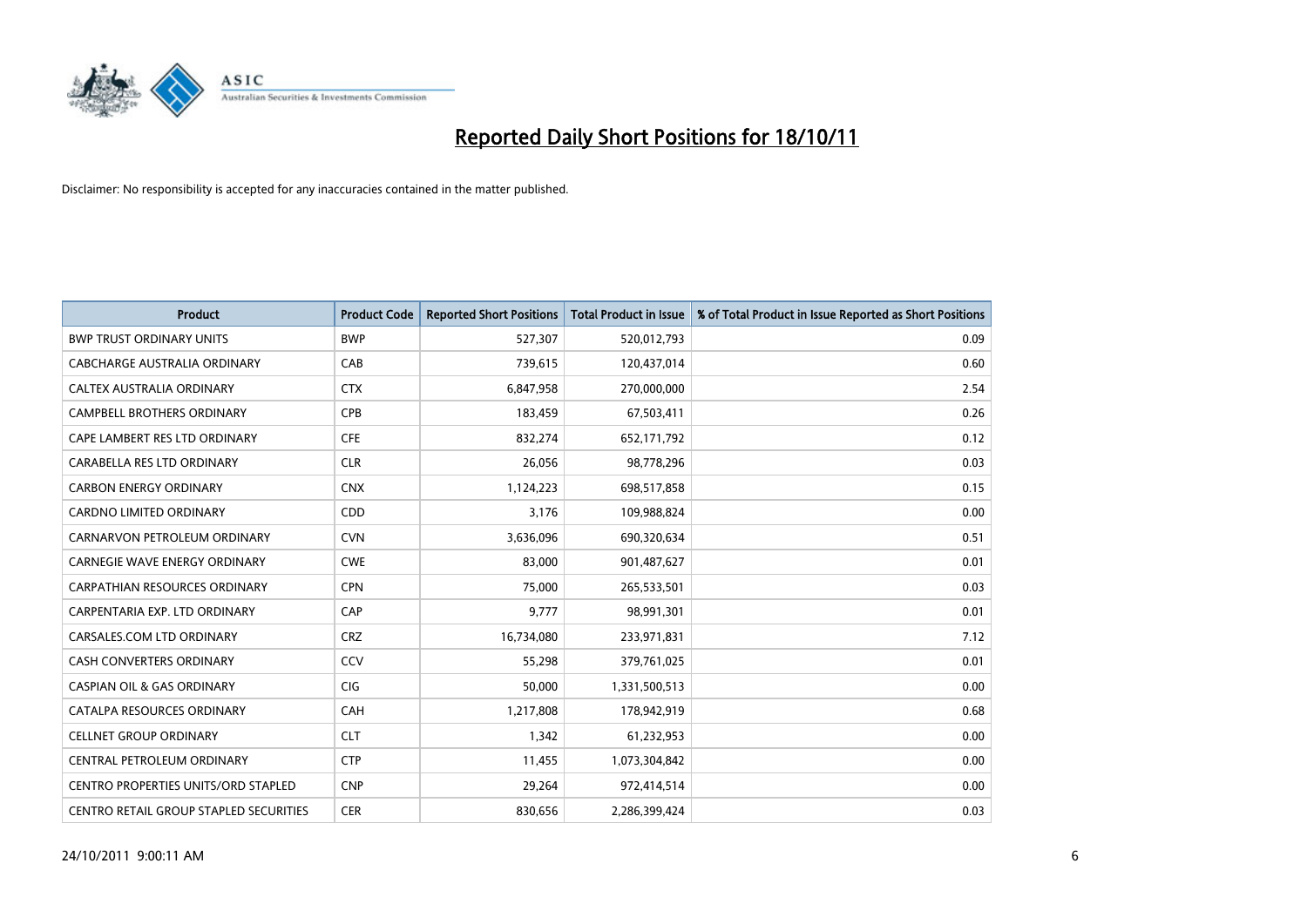

| <b>Product</b>                           | <b>Product Code</b> | <b>Reported Short Positions</b> | <b>Total Product in Issue</b> | % of Total Product in Issue Reported as Short Positions |
|------------------------------------------|---------------------|---------------------------------|-------------------------------|---------------------------------------------------------|
| <b>CERAMIC FUEL CELLS ORDINARY</b>       | <b>CFU</b>          | 709,938                         | 1,208,017,416                 | 0.06                                                    |
| CFS RETAIL PROPERTY UNITS                | <b>CFX</b>          | 60,397,330                      | 2,839,591,911                 | 2.12                                                    |
| CHALLENGER DIV.PRO. STAPLED UNITS        | <b>CDI</b>          | 127,658                         | 893,936,670                   | 0.01                                                    |
| <b>CHALLENGER INFRAST, STAPLED UNITS</b> | <b>CIF</b>          | 27,101                          | 316,223,785                   | 0.01                                                    |
| <b>CHALLENGER LIMITED ORDINARY</b>       | <b>CGF</b>          | 13,103,417                      | 523,340,221                   | 2.50                                                    |
| <b>CHANDLER MACLEOD LTD ORDINARY</b>     | <b>CMG</b>          | 11,970                          | 466,466,720                   | 0.00                                                    |
| CHARTER HALL GROUP STAPLED US PROHIBIT.  | <b>CHC</b>          | 581,528                         | 308,040,283                   | 0.19                                                    |
| <b>CHARTER HALL OFFICE UNIT</b>          | CQO                 | 2,652,983                       | 493,319,730                   | 0.53                                                    |
| <b>CHARTER HALL RETAIL UNITS</b>         | <b>COR</b>          | 640,745                         | 299,628,571                   | 0.20                                                    |
| CITIGOLD CORP LTD ORDINARY               | <b>CTO</b>          | 2,059,217                       | 1,105,078,301                 | 0.18                                                    |
| CLINUVEL PHARMACEUT. ORDINARY            | <b>CUV</b>          | 4,127                           | 30,394,206                    | 0.01                                                    |
| <b>CLOUGH LIMITED ORDINARY</b>           | <b>CLO</b>          | 122,130                         | 768,901,269                   | 0.01                                                    |
| <b>COAL &amp; ALLIED ORDINARY</b>        | <b>CNA</b>          | 702                             | 86,584,735                    | 0.00                                                    |
| COAL OF AFRICA LTD ORDINARY              | <b>CZA</b>          | 371,738                         | 532,139,661                   | 0.07                                                    |
| <b>COALSPUR MINES LTD ORDINARY</b>       | <b>CPL</b>          | 823,995                         | 579,768,744                   | 0.13                                                    |
| COCA-COLA AMATIL ORDINARY                | <b>CCL</b>          | 5,908,275                       | 759,567,552                   | 0.75                                                    |
| <b>COCHLEAR LIMITED ORDINARY</b>         | <b>COH</b>          | 3,474,006                       | 56,902,433                    | 6.13                                                    |
| COCKATOO COAL ORDINARY                   | <b>COK</b>          | 6,080,174                       | 1,016,196,908                 | 0.59                                                    |
| <b>COFFEY INTERNATIONAL ORDINARY</b>     | <b>COF</b>          | 1,606,204                       | 134,066,081                   | 1.20                                                    |
| <b>COKAL LTD ORDINARY</b>                | <b>CKA</b>          | 565,215                         | 132,073,134                   | 0.43                                                    |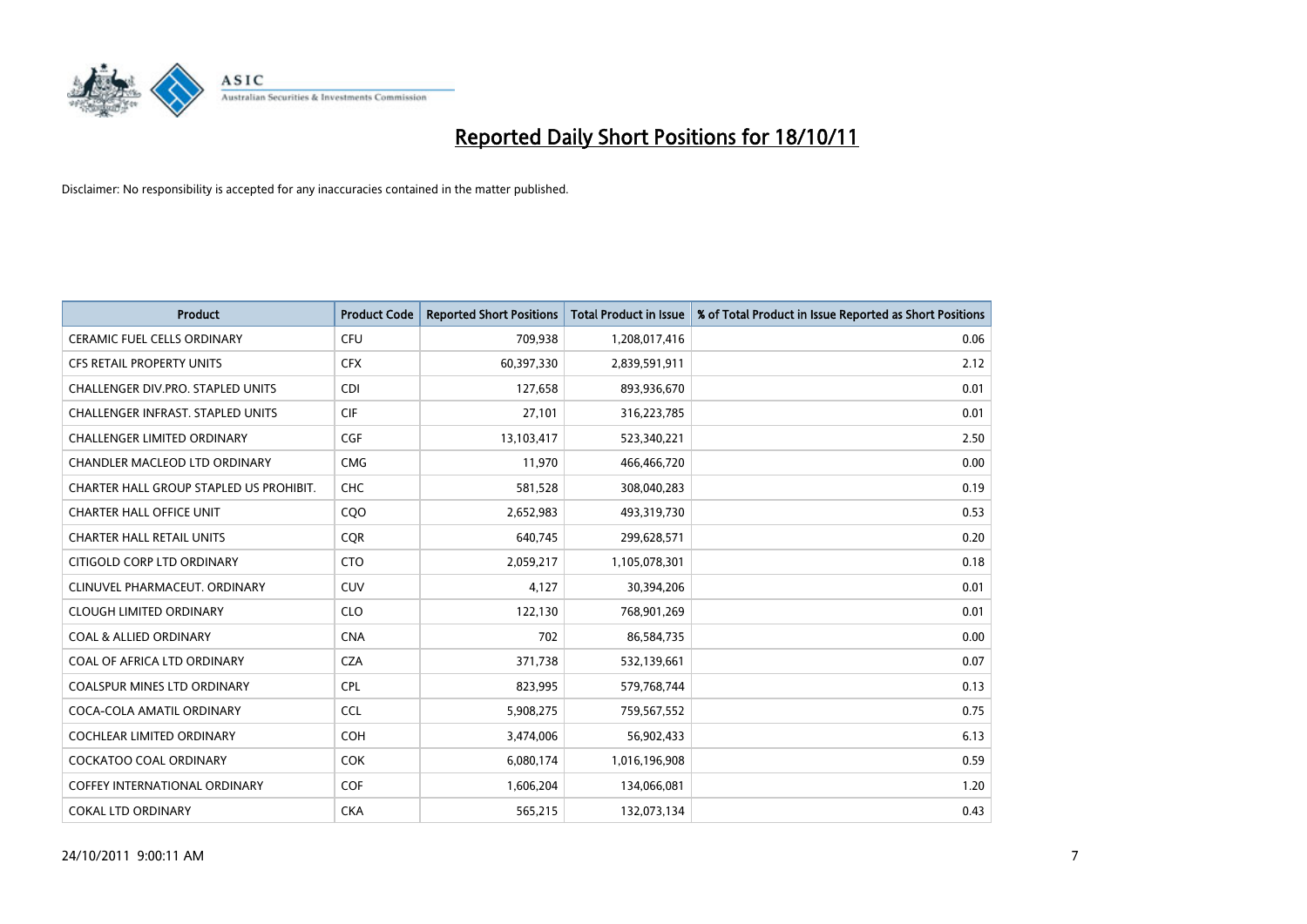

| <b>Product</b>                          | <b>Product Code</b> | <b>Reported Short Positions</b> | <b>Total Product in Issue</b> | % of Total Product in Issue Reported as Short Positions |
|-----------------------------------------|---------------------|---------------------------------|-------------------------------|---------------------------------------------------------|
| COMMONWEALTH BANK, ORDINARY             | <b>CBA</b>          | 32,778,312                      | 1,558,713,344                 | 2.09                                                    |
| COMMONWEALTH PROP ORDINARY UNITS        | <b>CPA</b>          | 38,629,064                      | 2,458,123,552                 | 1.57                                                    |
| <b>COMPASS RESOURCES ORDINARY</b>       | <b>CMR</b>          | 160,952                         | 147,402,920                   | 0.11                                                    |
| COMPUTERSHARE LTD ORDINARY              | <b>CPU</b>          | 3,485,976                       | 555,664,059                   | 0.60                                                    |
| <b>CONNECTEAST GROUP STAPLED</b>        | <b>CEU</b>          | 239,775                         | 3,940,145,951                 | 0.00                                                    |
| CONQUEST MINING ORDINARY                | <b>CQT</b>          | 148,839                         | 583,241,478                   | 0.02                                                    |
| CONSOLIDATED MEDIA, ORDINARY            | <b>CMI</b>          | 1,742,713                       | 561,834,996                   | 0.31                                                    |
| CONTANGO MICROCAP ORDINARY              | <b>CTN</b>          | 7,500                           | 147,467,406                   | 0.01                                                    |
| CONTINENTAL COAL LTD ORDINARY           | CCC                 | 71,926                          | 372,662,917                   | 0.02                                                    |
| <b>COOPER ENERGY LTD ORDINARY</b>       | COE                 | 89,539                          | 292,576,001                   | 0.03                                                    |
| <b>COPPER STRIKE LTD ORDINARY</b>       | <b>CSE</b>          | 714                             | 129,455,571                   | 0.00                                                    |
| <b>CORDLIFE LIMITED ORDINARY</b>        | CBB                 |                                 | 150,887,354                   | 0.00                                                    |
| COUNT FINANCIAL ORDINARY                | COU                 | 427,808                         | 262,282,684                   | 0.16                                                    |
| <b>CREDIT CORP GROUP ORDINARY</b>       | <b>CCP</b>          | 8,173                           | 45,571,114                    | 0.01                                                    |
| <b>CROMWELL PROP STAPLED SECURITIES</b> | <b>CMW</b>          | 82,570                          | 966,845,859                   | 0.01                                                    |
| <b>CROWN LIMITED ORDINARY</b>           | <b>CWN</b>          | 1,533,695                       | 728,394,185                   | 0.19                                                    |
| <b>CSG LIMITED ORDINARY</b>             | CSV                 | 760,680                         | 282,567,499                   | 0.27                                                    |
| <b>CSL LIMITED ORDINARY</b>             | <b>CSL</b>          | 5,621,115                       | 524,996,929                   | 1.04                                                    |
| <b>CSR LIMITED ORDINARY</b>             | <b>CSR</b>          | 25,088,784                      | 506,000,315                   | 4.95                                                    |
| <b>CUDECO LIMITED ORDINARY</b>          | CDU                 | 1,697,624                       | 138,649,865                   | 1.23                                                    |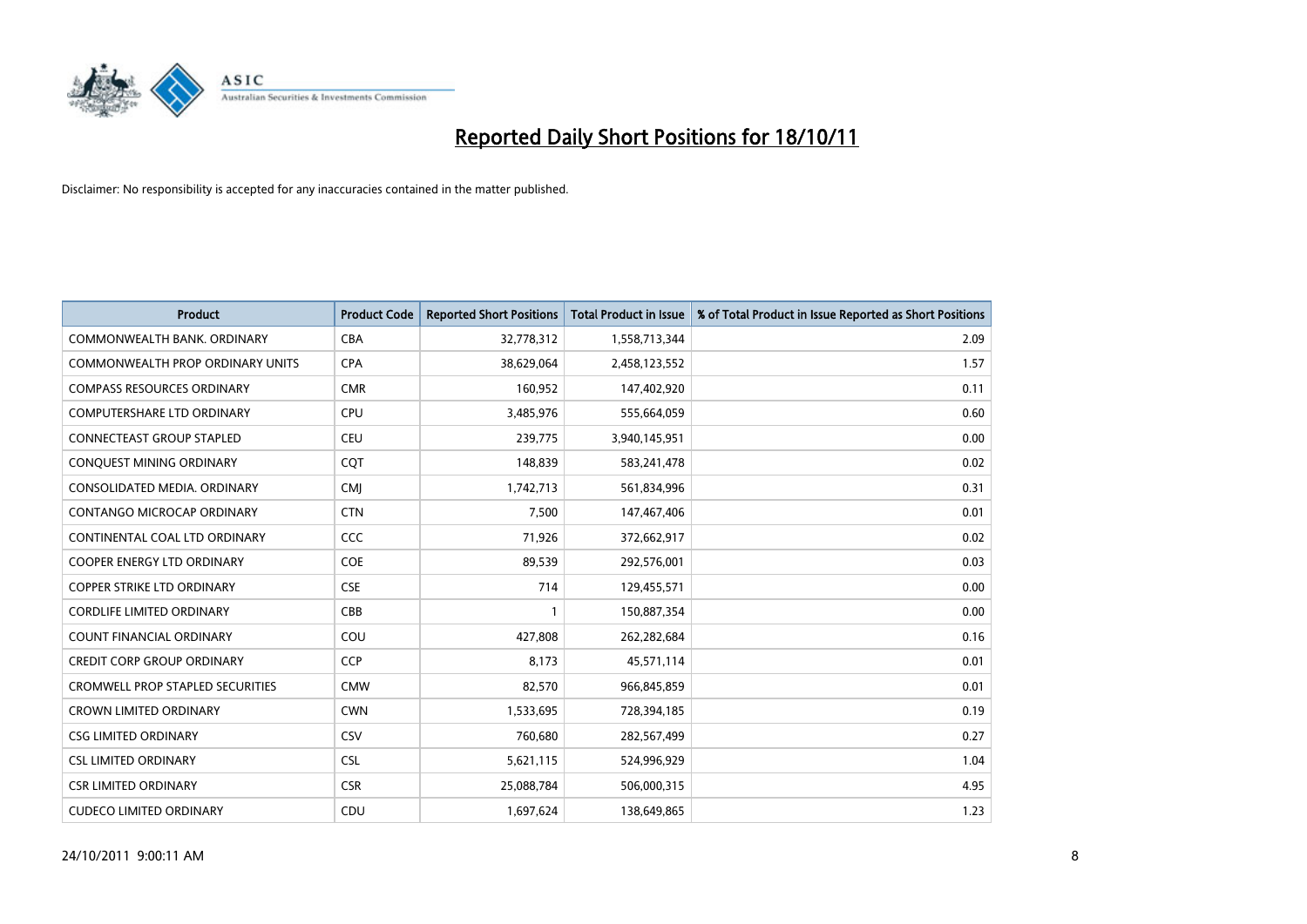

| <b>Product</b>                     | <b>Product Code</b> | <b>Reported Short Positions</b> | <b>Total Product in Issue</b> | % of Total Product in Issue Reported as Short Positions |
|------------------------------------|---------------------|---------------------------------|-------------------------------|---------------------------------------------------------|
| <b>CUSTOMERS LIMITED ORDINARY</b>  | <b>CUS</b>          | 37,639                          | 134,869,357                   | 0.03                                                    |
| DART ENERGY LTD ORDINARY           | <b>DTE</b>          | 6,542,322                       | 720,875,002                   | 0.91                                                    |
| DAVID JONES LIMITED ORDINARY       | <b>DJS</b>          | 55,440,167                      | 520,751,395                   | 10.65                                                   |
| DECMIL GROUP LIMITED ORDINARY      | <b>DCG</b>          | 68,872                          | 124,269,568                   | 0.04                                                    |
| DEEP YELLOW LIMITED ORDINARY       | <b>DYL</b>          | 15,876                          | 1,128,506,403                 | 0.00                                                    |
| DEVINE LIMITED ORDINARY            | <b>DVN</b>          | 1,700                           | 634,918,223                   | 0.00                                                    |
| DEXUS PROPERTY GROUP STAPLED UNITS | <b>DXS</b>          | 13,721,545                      | 4,839,024,176                 | 0.27                                                    |
| DISCOVERY METALS LTD ORDINARY      | <b>DML</b>          | 8,878,956                       | 439,128,231                   | 2.02                                                    |
| DOMINO PIZZA ENTERPR ORDINARY      | <b>DMP</b>          | 247,534                         | 69,024,674                    | 0.36                                                    |
| DOWNER EDI LIMITED ORDINARY        | <b>DOW</b>          | 6,147,396                       | 429,100,296                   | 1.42                                                    |
| DUET GROUP STAPLED US PROHIBIT.    | <b>DUE</b>          | 7,291,276                       | 1,091,628,341                 | 0.66                                                    |
| <b>DULUXGROUP LIMITED ORDINARY</b> | <b>DLX</b>          | 11,754,895                      | 367,456,259                   | 3.20                                                    |
| <b>EASTERN STAR GAS ORDINARY</b>   | ESG                 | 21, 161, 242                    | 992,847,041                   | 2.12                                                    |
| ECHO ENTERTAINMENT ORDINARY        | <b>EGP</b>          | 5,479,415                       | 688,019,737                   | 0.79                                                    |
| <b>ELDERS LIMITED ORDINARY</b>     | <b>ELD</b>          | 16,180,890                      | 448,598,480                   | 3.60                                                    |
| ELDORADO GOLD CORP CDI 1:1         | EAU                 | 20,234                          | 9,736,395                     | 0.21                                                    |
| ELEMENTAL MINERALS ORDINARY        | <b>ELM</b>          | 222,622                         | 222,710,867                   | 0.10                                                    |
| ELEMENTOS LIMITED ORDINARY         | <b>ELT</b>          | 16                              | 77,068,979                    | 0.00                                                    |
| ELIXIR PETROLEUM LTD ORDINARY      | <b>EXR</b>          | 324,400                         | 217,288,472                   | 0.15                                                    |
| <b>EMECO HOLDINGS ORDINARY</b>     | <b>EHL</b>          | 2,419,378                       | 631,237,586                   | 0.39                                                    |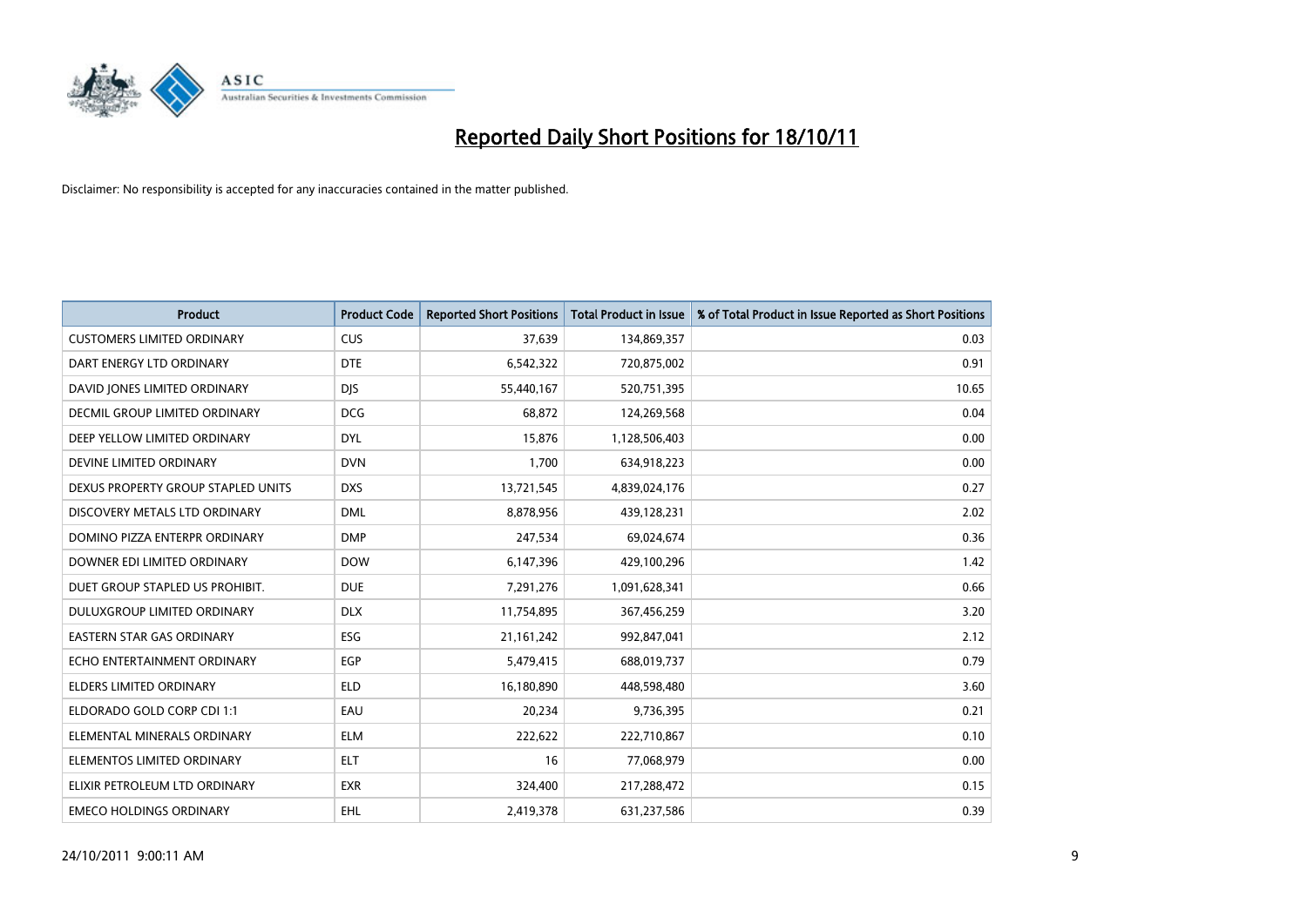

| <b>Product</b>                        | <b>Product Code</b> | <b>Reported Short Positions</b> | <b>Total Product in Issue</b> | % of Total Product in Issue Reported as Short Positions |
|---------------------------------------|---------------------|---------------------------------|-------------------------------|---------------------------------------------------------|
| <b>ENERGY RESOURCES ORDINARY 'A'</b>  | <b>ERA</b>          | 6,565,340                       | 190,737,934                   | 3.44                                                    |
| <b>ENERGY WORLD CORPOR. ORDINARY</b>  | <b>EWC</b>          | 20,820,513                      | 1,734,166,672                 | 1.19                                                    |
| ENTEK ENERGY LTD ORDINARY             | <b>ETE</b>          | 489,903                         | 510,657,387                   | 0.10                                                    |
| <b>ENTELLECT LIMITED ORDINARY</b>     | <b>ESN</b>          | 464,050                         | 985,337,932                   | 0.05                                                    |
| <b>ENVESTRA LIMITED ORDINARY</b>      | <b>ENV</b>          | 3,822,052                       | 1,468,560,201                 | 0.26                                                    |
| <b>EXTRACT RESOURCES ORDINARY</b>     | <b>EXT</b>          | 448.006                         | 251,159,163                   | 0.17                                                    |
| FAIRFAX MEDIA LTD ORDINARY            | <b>FXI</b>          | 340,541,709                     | 2,351,955,725                 | 14.46                                                   |
| <b>FAR LTD ORDINARY</b>               | <b>FAR</b>          | 21,000,000                      | 1,245,401,164                 | 1.69                                                    |
| FERRAUS LIMITED ORDINARY              | <b>FRS</b>          | 370                             | 408,884,504                   | 0.00                                                    |
| FISHER & PAYKEL APP. ORDINARY         | <b>FPA</b>          | 18,298                          | 724,235,162                   | 0.00                                                    |
| FKP PROPERTY GROUP STAPLED SECURITIES | <b>FKP</b>          | 25,146,326                      | 1,197,968,723                 | 2.08                                                    |
| FLEETWOOD CORP ORDINARY               | <b>FWD</b>          | 598,663                         | 58,696,301                    | 1.01                                                    |
| FLETCHER BUILDING ORDINARY            | <b>FBU</b>          | 8,808,474                       | 678,573,570                   | 1.27                                                    |
| <b>FLEXIGROUP LIMITED ORDINARY</b>    | <b>FXL</b>          | 59,867                          | 277,862,586                   | 0.02                                                    |
| <b>FLIGHT CENTRE ORDINARY</b>         | <b>FLT</b>          | 5,136,138                       | 99,982,877                    | 5.12                                                    |
| FLINDERS MINES LTD ORDINARY           | <b>FMS</b>          | 21,687,768                      | 1,821,300,404                 | 1.18                                                    |
| <b>FOCUS MINERALS LTD ORDINARY</b>    | <b>FML</b>          | 8,275,948                       | 4,320,773,701                 | 0.18                                                    |
| FORGE GROUP LIMITED ORDINARY          | FGE                 | 109,365                         | 83,429,014                    | 0.12                                                    |
| FORTE ENERGY NL ORDINARY              | <b>FTE</b>          | 2,658,986                       | 695,589,311                   | 0.38                                                    |
| FORTESCUE METALS GRP ORDINARY         | <b>FMG</b>          | 60,104,435                      | 3,113,798,659                 | 1.90                                                    |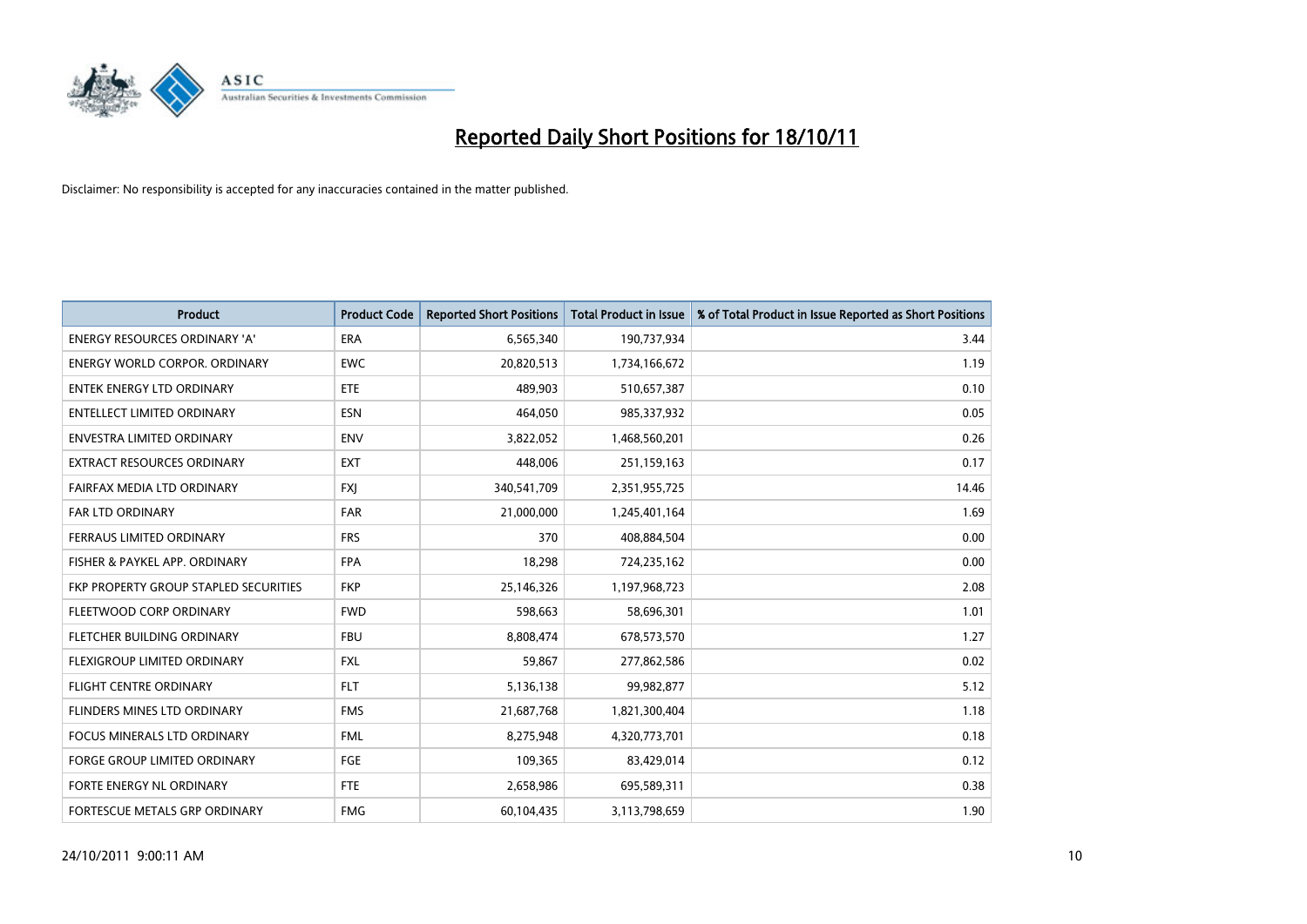

| <b>Product</b>                            | <b>Product Code</b> | <b>Reported Short Positions</b> | <b>Total Product in Issue</b> | % of Total Product in Issue Reported as Short Positions |
|-------------------------------------------|---------------------|---------------------------------|-------------------------------|---------------------------------------------------------|
| <b>FOSTER'S GROUP ORDINARY</b>            | FGL                 | 9,738,385                       | 1,941,514,539                 | 0.47                                                    |
| FTD CORPORATION ORDINARY                  | <b>FTD</b>          | 8,088                           | 36,474,593                    | 0.02                                                    |
| <b>FUNTASTIC LIMITED ORDINARY</b>         | <b>FUN</b>          | 322,528                         | 340,997,682                   | 0.09                                                    |
| <b>G.U.D. HOLDINGS ORDINARY</b>           | GUD                 | 468,038                         | 70,107,387                    | 0.65                                                    |
| <b>GALAXY RESOURCES ORDINARY</b>          | <b>GXY</b>          | 2,620,933                       | 323,327,000                   | 0.80                                                    |
| <b>GEODYNAMICS LIMITED ORDINARY</b>       | GDY                 | 86,812                          | 337,084,174                   | 0.03                                                    |
| <b>GINDALBIE METALS LTD ORDINARY</b>      | <b>GBG</b>          | 24,961,849                      | 1,135,565,349                 | 2.20                                                    |
| <b>GLOBAL MINING ORDINARY</b>             | <b>GMI</b>          | 8,951                           | 184,894,556                   | 0.00                                                    |
| <b>GLOUCESTER COAL ORDINARY</b>           | GCL                 | 1,538,644                       | 202,905,967                   | 0.75                                                    |
| <b>GME RESOURCES LTD ORDINARY</b>         | <b>GME</b>          | 800                             | 322,635,902                   | 0.00                                                    |
| <b>GOLD ONE INT LTD ORDINARY</b>          | GDO                 | 970,976                         | 809,004,592                   | 0.12                                                    |
| <b>GOLD ROAD RES LTD ORDINARY</b>         | GOR                 | 935,783                         | 364,650,665                   | 0.26                                                    |
| <b>GOLDEN WEST RESOURCE ORDINARY</b>      | <b>GWR</b>          | 1,617                           | 192,082,567                   | 0.00                                                    |
| <b>GOODMAN FIELDER, ORDINARY</b>          | <b>GFF</b>          | 75,118,372                      | 1,793,843,797                 | 4.19                                                    |
| <b>GOODMAN GROUP STAPLED US PROHIBIT.</b> | <b>GMG</b>          | 33,320,201                      | 7,394,907,651                 | 0.43                                                    |
| <b>GPT GROUP STAPLED SEC.</b>             | <b>GPT</b>          | 14,092,638                      | 1,836,242,729                 | 0.77                                                    |
| <b>GRAINCORP LIMITED A CLASS ORDINARY</b> | <b>GNC</b>          | 888,532                         | 198,318,900                   | 0.44                                                    |
| <b>GRANGE RESOURCES. ORDINARY</b>         | <b>GRR</b>          | 102,739                         | 1,153,937,134                 | 0.00                                                    |
| <b>GREENCAP LIMITED ORDINARY</b>          | GCG                 | $\mathbf{1}$                    | 262,515,385                   | 0.00                                                    |
| <b>GREENLAND MIN EN LTD ORDINARY</b>      | GGG                 | 2,944,341                       | 410,407,582                   | 0.70                                                    |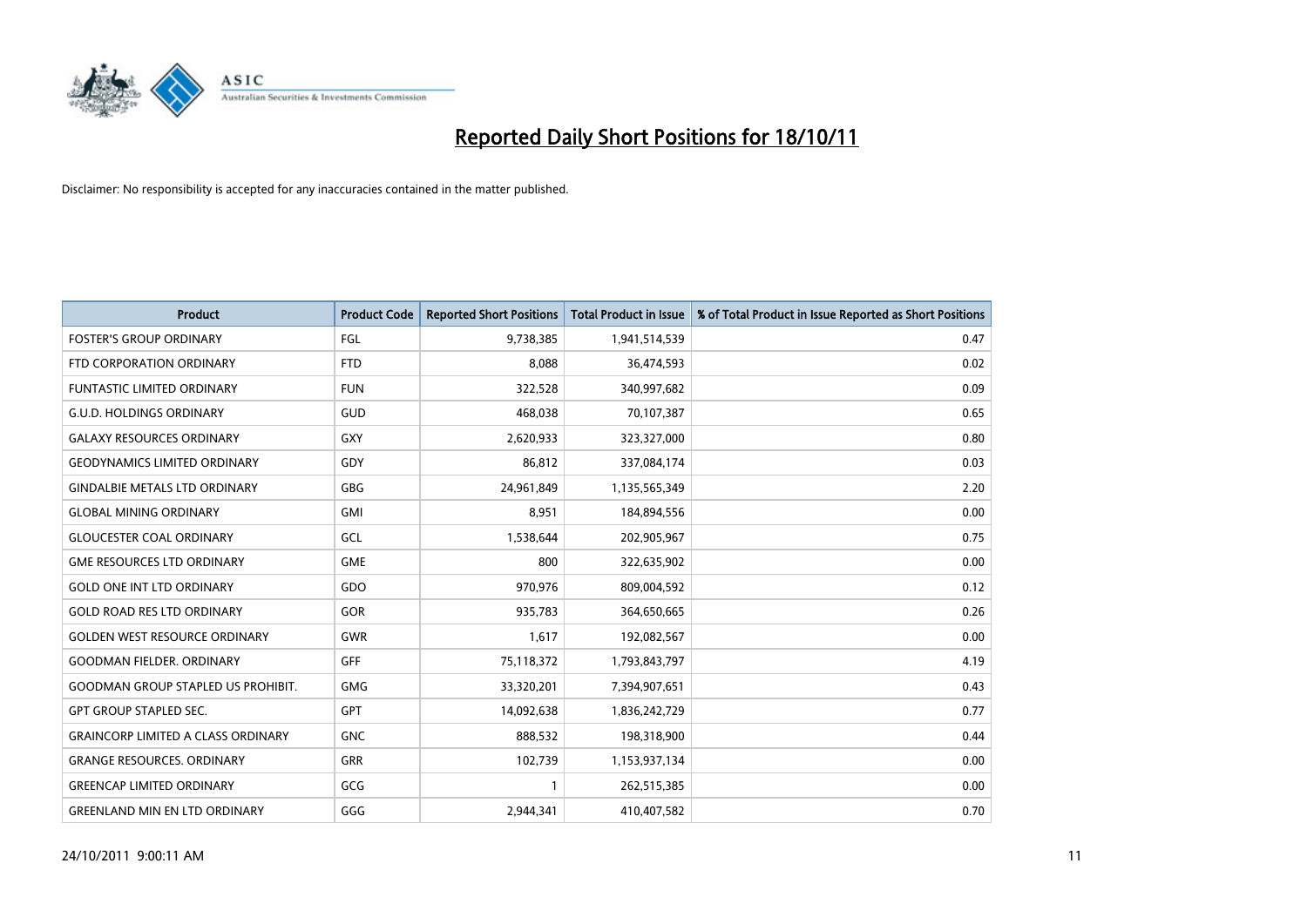

| <b>Product</b>                        | <b>Product Code</b> | <b>Reported Short Positions</b> | <b>Total Product in Issue</b> | % of Total Product in Issue Reported as Short Positions |
|---------------------------------------|---------------------|---------------------------------|-------------------------------|---------------------------------------------------------|
| <b>GRYPHON MINERALS LTD ORDINARY</b>  | <b>GRY</b>          | 1,785,485                       | 300,122,058                   | 0.60                                                    |
| <b>GUILDFORD COAL LTD ORDINARY</b>    | <b>GUF</b>          | 2,242,280                       | 219,654,168                   | 1.03                                                    |
| <b>GUINNESS PEAT GROUP. CDI 1:1</b>   | <b>GPG</b>          | 54                              | 266,628,162                   | 0.00                                                    |
| <b>GUNNS LIMITED ORDINARY</b>         | GNS                 | 55,373,267                      | 848,401,559                   | 6.50                                                    |
| <b>GWA GROUP LTD ORDINARY</b>         | <b>GWA</b>          | 13,576,796                      | 301,525,014                   | 4.50                                                    |
| <b>HARVEY NORMAN ORDINARY</b>         | <b>HVN</b>          | 62,743,525                      | 1,062,316,784                 | 5.90                                                    |
| HASTIE GROUP LIMITED ORDINARY         | <b>HST</b>          | 3,216,536                       | 1,369,040,011                 | 0.22                                                    |
| HASTINGS DIVERSIFIED STAPLED SECURITY | <b>HDF</b>          | 3,852,325                       | 530,001,072                   | 0.73                                                    |
| HEARTWARE INT INC CDI 35:1            | <b>HIN</b>          | 272,008                         | 48,598,550                    | 0.56                                                    |
| <b>HENDERSON GROUP CDI 1:1</b>        | <b>HGG</b>          | 9,862,084                       | 642,886,460                   | 1.53                                                    |
| HFA HOLDINGS LIMITED ORDINARY         | <b>HFA</b>          | 8,273                           | 117,332,831                   | 0.00                                                    |
| <b>HIGHLANDS PACIFIC ORDINARY</b>     | <b>HIG</b>          | 2,415,464                       | 686,082,148                   | 0.35                                                    |
| HILLGROVE RES LTD ORDINARY            | <b>HGO</b>          | 1,707,123                       | 793,698,575                   | 0.22                                                    |
| HILLS HOLDINGS LTD ORDINARY           | <b>HIL</b>          | 4,314,203                       | 247,928,145                   | 1.74                                                    |
| HORIZON OIL LIMITED ORDINARY          | <b>HZN</b>          | 15,690,117                      | 1,130,811,515                 | 1.39                                                    |
| HUNNU COAL LIMITED ORDINARY           | <b>HUN</b>          | 22,815                          | 218,565,002                   | 0.01                                                    |
| <b>IINET LIMITED ORDINARY</b>         | <b>IIN</b>          | 888,758                         | 152,169,119                   | 0.59                                                    |
| ILUKA RESOURCES ORDINARY              | ILU                 | 6,043,753                       | 418,700,517                   | 1.40                                                    |
| <b>IMDEX LIMITED ORDINARY</b>         | <b>IMD</b>          | 857,201                         | 204,447,435                   | 0.41                                                    |
| IMF (AUSTRALIA) LTD ORDINARY          | <b>IMF</b>          | 348.014                         | 123,828,193                   | 0.27                                                    |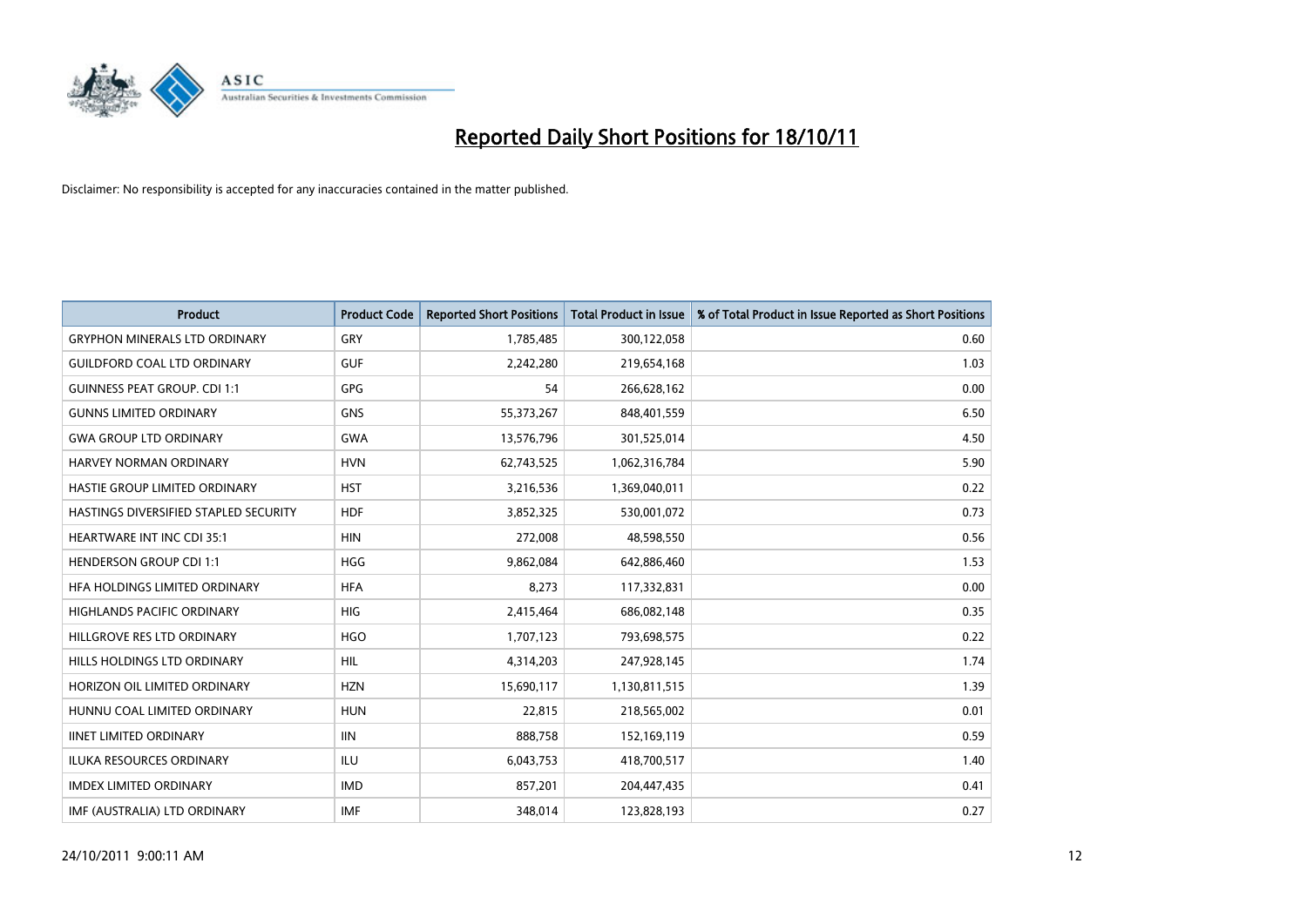

| <b>Product</b>                                | <b>Product Code</b> | <b>Reported Short Positions</b> | <b>Total Product in Issue</b> | % of Total Product in Issue Reported as Short Positions |
|-----------------------------------------------|---------------------|---------------------------------|-------------------------------|---------------------------------------------------------|
| <b>IMX RESOURCES LTD ORDINARY</b>             | <b>IXR</b>          | 20,000                          | 262,612,803                   | 0.01                                                    |
| <b>INCITEC PIVOT ORDINARY</b>                 | <b>IPL</b>          | 581,931                         | 1,628,730,107                 | 0.02                                                    |
| <b>INDEPENDENCE GROUP ORDINARY</b>            | <b>IGO</b>          | 4,516,338                       | 202,907,135                   | 2.21                                                    |
| INDOPHIL RESOURCES ORDINARY                   | <b>IRN</b>          | 1,677,306                       | 995,437,860                   | 0.17                                                    |
| <b>INDUSTREA LIMITED ORDINARY</b>             | IDL                 | 1,022,400                       | 364,733,566                   | 0.26                                                    |
| <b>INFIGEN ENERGY STAPLED SECURITIES</b>      | <b>IFN</b>          | 6,217,175                       | 762,265,972                   | 0.83                                                    |
| ING RE COM GROUP STAPLED SECURITIES           | <b>ILF</b>          | 3,583                           | 441,029,194                   | 0.00                                                    |
| <b>INSURANCE AUSTRALIA ORDINARY</b>           | <b>IAG</b>          | 12,569,246                      | 2,079,034,021                 | 0.60                                                    |
| INTEGRA MINING LTD. ORDINARY                  | <b>IGR</b>          | 5,292,601                       | 843,743,881                   | 0.62                                                    |
| <b>INTREPID MINES ORDINARY</b>                | <b>IAU</b>          | 2,401,694                       | 522,374,199                   | 0.47                                                    |
| <b>INVESTA OFFICE FUND STAPLED SECURITIES</b> | <b>IOF</b>          | 12,792,058                      | 2,657,463,999                 | 0.47                                                    |
| <b>INVOCARE LIMITED ORDINARY</b>              | <b>IVC</b>          | 1,106,346                       | 110,030,298                   | 1.00                                                    |
| <b>ION LIMITED ORDINARY</b>                   | <b>ION</b>          | 164,453                         | 256,365,105                   | 0.06                                                    |
| <b>IOOF HOLDINGS LTD ORDINARY</b>             | <b>IFL</b>          | 996,654                         | 229,794,395                   | 0.43                                                    |
| <b>IPROPERTY GROUP LTD ORDINARY</b>           | <b>IPP</b>          | 10,000                          | 169,527,776                   | 0.01                                                    |
| IRESS MARKET TECH. ORDINARY                   | <b>IRE</b>          | 794,485                         | 127,036,010                   | 0.62                                                    |
| <b>IRON ORE HOLDINGS ORDINARY</b>             | <b>IOH</b>          | 20,025                          | 166,087,005                   | 0.01                                                    |
| ISHARES MSCI AUS 200 ISHARES MSCI AUS 200     | <b>IOZ</b>          | 74,980                          | 2,326,394                     | 3.22                                                    |
| ISHARES MSCI EM MKTS CDI 1:1                  | IEM                 | 25,899                          | 425,700,000                   | 0.01                                                    |
| ISHARES S&P HIGH DIV ISHARES S&P HIGH DIV     | <b>IHD</b>          | 91,261                          | 2.201.253                     | 4.15                                                    |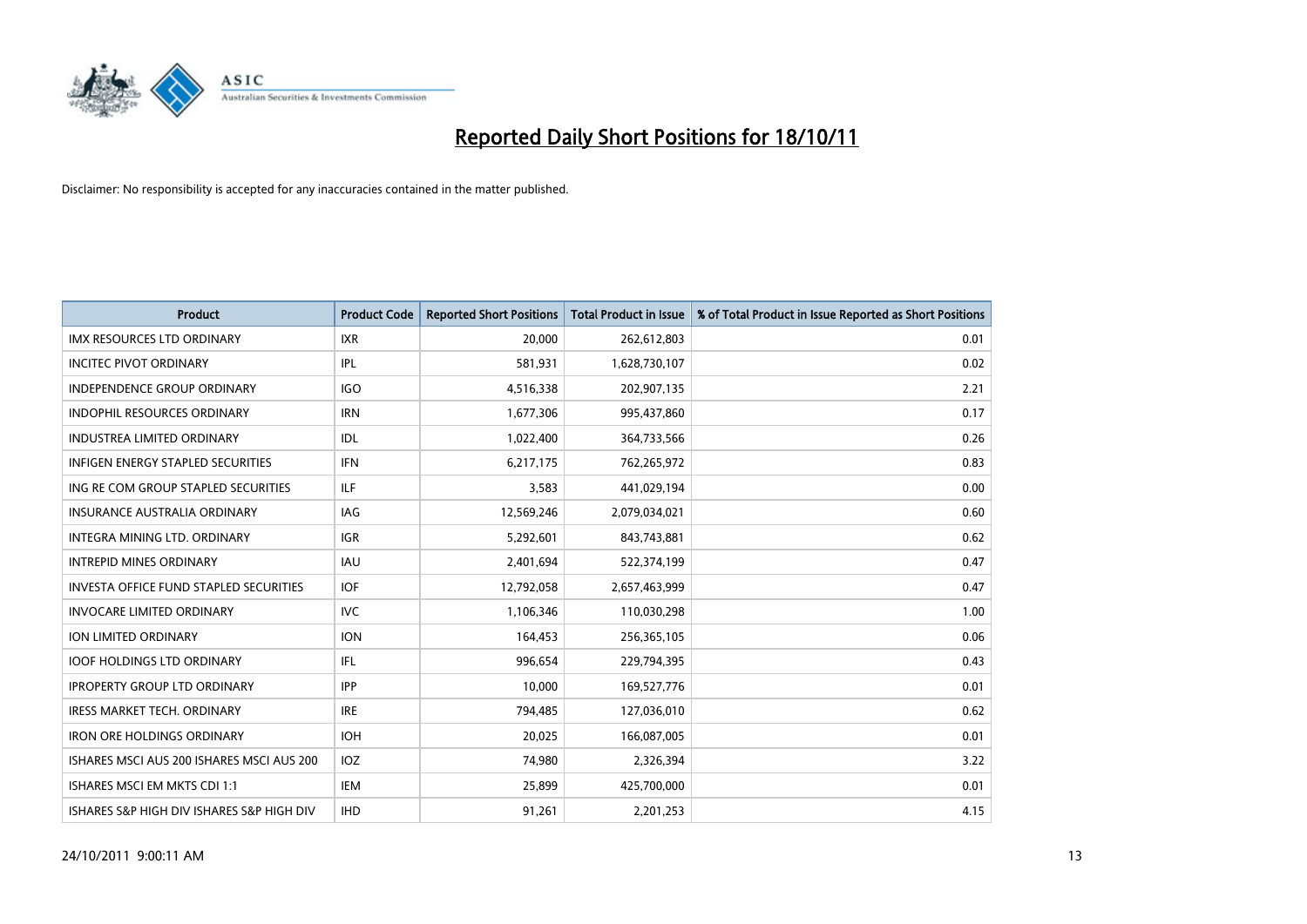

| <b>Product</b>                           | <b>Product Code</b> | <b>Reported Short Positions</b> | <b>Total Product in Issue</b> | % of Total Product in Issue Reported as Short Positions |
|------------------------------------------|---------------------|---------------------------------|-------------------------------|---------------------------------------------------------|
| ISHARES SMALL ORDS ISHARES SMALL ORDS    | <b>ISO</b>          | 735,336                         | 5,401,916                     | 13.61                                                   |
| <b>IVANHOE AUSTRALIA ORDINARY</b>        | <b>IVA</b>          | 668,907                         | 484,165,340                   | 0.13                                                    |
| JAMES HARDIE INDUST CHESS DEPOSITARY INT | <b>IHX</b>          | 26,232,644                      | 435,640,582                   | 5.99                                                    |
| <b>JAMESON RESOURCES ORDINARY</b>        | <b>JAL</b>          | 1,600,000                       | 95,828,865                    | 1.67                                                    |
| <b>IB HI-FI LIMITED ORDINARY</b>         | <b>IBH</b>          | 19,742,268                      | 98,756,791                    | 20.01                                                   |
| <b>JUPITER MINES ORDINARY</b>            | <b>IMS</b>          | 4,437                           | 1,561,235,037                 | 0.00                                                    |
| <b>KAGARA LTD ORDINARY</b>               | <b>KZL</b>          | 12,187,149                      | 718,068,836                   | 1.68                                                    |
| KAROON GAS AUSTRALIA ORDINARY            | <b>KAR</b>          | 4,136,557                       | 221,420,769                   | 1.85                                                    |
| KASBAH RESOURCES ORDINARY                | KAS                 | 500                             | 364,262,596                   | 0.00                                                    |
| KATHMANDU HOLD LTD ORDINARY              | <b>KMD</b>          | 2,050,609                       | 200,000,000                   | 1.02                                                    |
| <b>KEYBRIDGE CAPITAL ORDINARY</b>        | <b>KBC</b>          | 5,999                           | 172,070,564                   | 0.00                                                    |
| KIMBERLEY METALS LTD ORDINARY            | <b>KBL</b>          | 1,820                           | 164,752,978                   | 0.00                                                    |
| KINGSGATE CONSOLID. ORDINARY             | <b>KCN</b>          | 1,980,756                       | 139,039,834                   | 1.42                                                    |
| KINGSROSE MINING LTD ORDINARY            | <b>KRM</b>          | 914,795                         | 267, 223, 726                 | 0.34                                                    |
| LEIGHTON HOLDINGS ORDINARY               | LEI                 | 9,960,605                       | 336,515,596                   | 2.92                                                    |
| LEND LEASE GROUP UNIT/ORD STAPLED        | LLC                 | 2,782,881                       | 571,804,090                   | 0.49                                                    |
| LINC ENERGY LTD ORDINARY                 | <b>LNC</b>          | 6,576,240                       | 503,418,900                   | 1.31                                                    |
| LIQUEFIED NATURAL ORDINARY               | <b>LNG</b>          | 370,140                         | 267,699,015                   | 0.14                                                    |
| <b>LYNAS CORPORATION ORDINARY</b>        | <b>LYC</b>          | 83,299,435                      | 1,713,846,913                 | 4.87                                                    |
| M2 TELECOMMUNICATION ORDINARY            | <b>MTU</b>          | 200.993                         | 123,810,285                   | 0.15                                                    |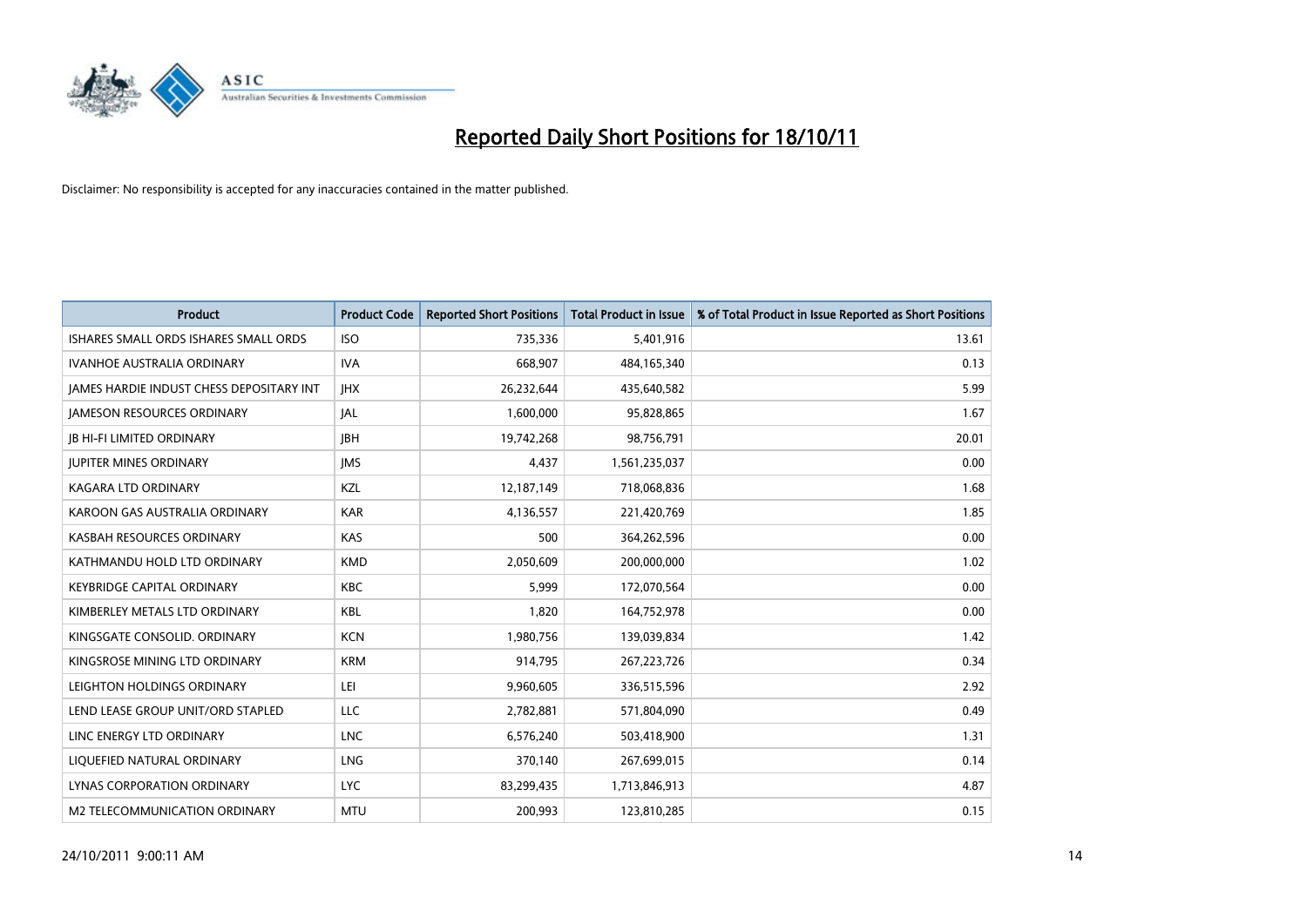

| <b>Product</b>                        | <b>Product Code</b> | <b>Reported Short Positions</b> | <b>Total Product in Issue</b> | % of Total Product in Issue Reported as Short Positions |
|---------------------------------------|---------------------|---------------------------------|-------------------------------|---------------------------------------------------------|
| MACARTHUR COAL ORDINARY               | <b>MCC</b>          | 700,930                         | 302,092,343                   | 0.23                                                    |
| <b>MACMAHON HOLDINGS ORDINARY</b>     | <b>MAH</b>          | 5,041,651                       | 738,631,705                   | 0.66                                                    |
| MACO ATLAS ROADS GRP ORDINARY STAPLED | <b>MOA</b>          | 13,194,271                      | 464,279,594                   | 2.84                                                    |
| MACQUARIE GROUP LTD ORDINARY          | MQG                 | 5,753,955                       | 348,285,032                   | 1.62                                                    |
| MAP GROUP STAPLED US PROHIBIT.        | <b>MAP</b>          | 5,955,474                       | 1,861,210,782                 | 0.30                                                    |
| <b>MATRIX C &amp; E LTD ORDINARY</b>  | <b>MCE</b>          | 429.004                         | 77,081,507                    | 0.53                                                    |
| MCMILLAN SHAKESPEARE ORDINARY         | <b>MMS</b>          | 38,353                          | 68,317,790                    | 0.04                                                    |
| MCPHERSON'S LTD ORDINARY              | <b>MCP</b>          | 14,050                          | 72,401,758                    | 0.02                                                    |
| MEDUSA MINING LTD ORDINARY            | <b>MML</b>          | 748,702                         | 188,827,911                   | 0.40                                                    |
| MELBOURNE IT LIMITED ORDINARY         | <b>MLB</b>          | 136,142                         | 80,662,621                    | 0.17                                                    |
| MEO AUSTRALIA LTD ORDINARY            | <b>MEO</b>          | 332,510                         | 539,913,260                   | 0.06                                                    |
| <b>MERMAID MARINE ORDINARY</b>        | <b>MRM</b>          | 1,208,563                       | 217,718,357                   | 0.54                                                    |
| MESOBLAST LIMITED ORDINARY            | <b>MSB</b>          | 5,797,385                       | 280,425,258                   | 2.07                                                    |
| METALS X LIMITED ORDINARY             | <b>MLX</b>          | 326,940                         | 1,340,453,375                 | 0.03                                                    |
| METCASH LIMITED ORDINARY              | <b>MTS</b>          | 31,216,833                      | 771,343,008                   | 4.04                                                    |
| METGASCO LIMITED ORDINARY             | <b>MEL</b>          | 235,435                         | 337,396,221                   | 0.07                                                    |
| METMINCO LIMITED ORDINARY             | <b>MNC</b>          | 722,717                         | 1,462,616,146                 | 0.05                                                    |
| METROCOAL LIMITED ORDINARY            | <b>MTE</b>          | 132,697                         | 102,123,663                   | 0.13                                                    |
| MHM METALS LIMITED ORDINARY           | <b>MHM</b>          | 68,125                          | 102,334,203                   | 0.07                                                    |
| MICLYN EXP OFFSHR ORDINARY            | <b>MIO</b>          | 19,801                          | 274,618,684                   | 0.01                                                    |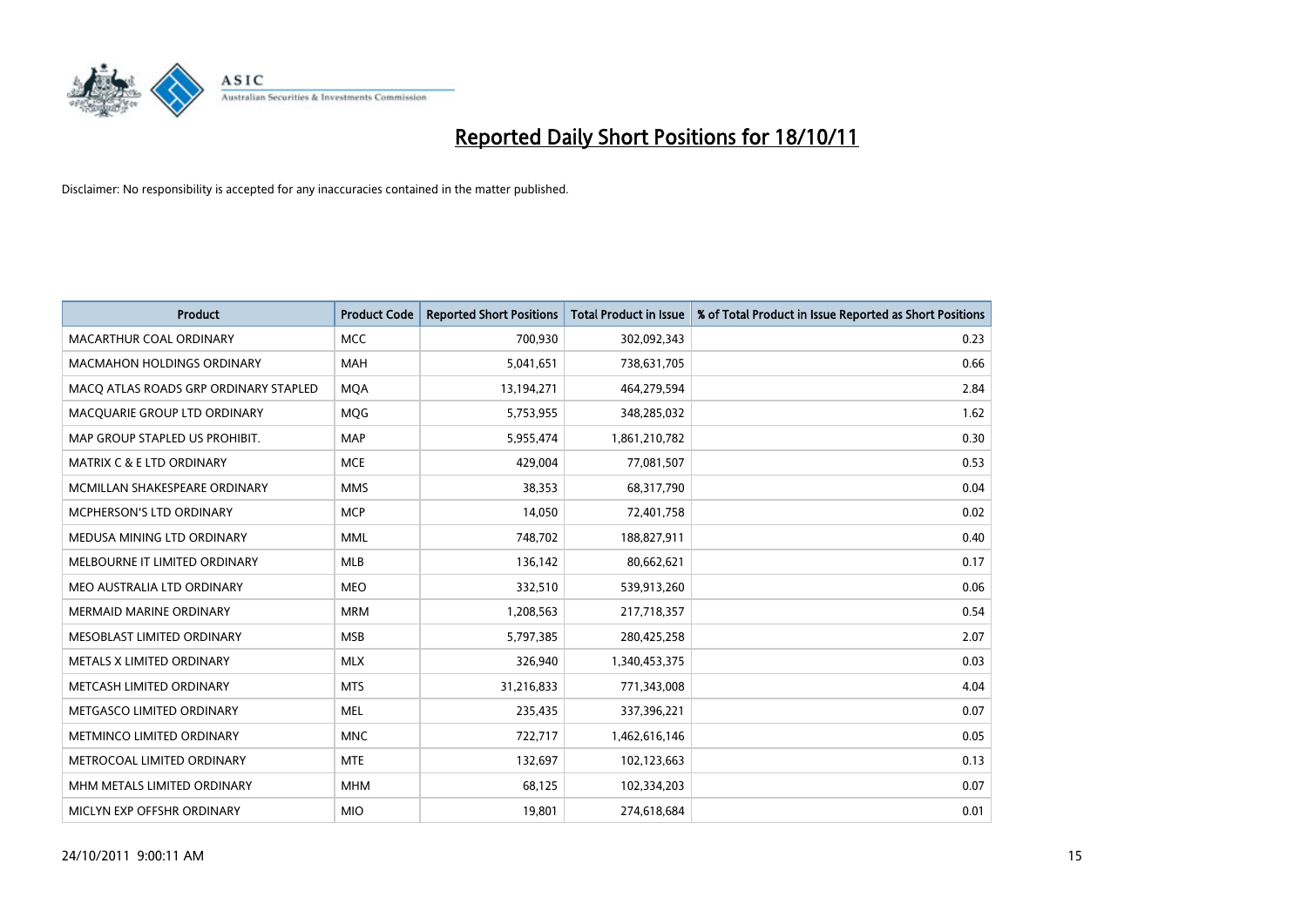

| <b>Product</b>                       | <b>Product Code</b> | <b>Reported Short Positions</b> | <b>Total Product in Issue</b> | % of Total Product in Issue Reported as Short Positions |
|--------------------------------------|---------------------|---------------------------------|-------------------------------|---------------------------------------------------------|
| MILLENNIUM MIN LTD ORDINARY          | <b>MOY</b>          | 4,138,400                       | 2,999,828,232                 | 0.14                                                    |
| MINARA RESOURCES ORDINARY            | <b>MRE</b>          | 459,536                         | 1,169,424,487                 | 0.05                                                    |
| MINCOR RESOURCES NL ORDINARY         | <b>MCR</b>          | 1,264,925                       | 196,645,804                   | 0.64                                                    |
| MINEMAKERS LIMITED ORDINARY          | <b>MAK</b>          | 44,227                          | 227,003,950                   | 0.02                                                    |
| MINERAL DEPOSITS ORDINARY            | <b>MDL</b>          | 494,332                         | 83,538,786                    | 0.59                                                    |
| MINERAL RESOURCES, ORDINARY          | <b>MIN</b>          | 861,881                         | 183,884,367                   | 0.45                                                    |
| MIRABELA NICKEL LTD ORDINARY         | <b>MBN</b>          | 17,493,786                      | 491,781,237                   | 3.57                                                    |
| MIRVAC GROUP STAPLED SECURITIES      | <b>MGR</b>          | 38,145,854                      | 3,416,924,188                 | 1.09                                                    |
| <b>MOLOPO ENERGY LTD ORDINARY</b>    | <b>MPO</b>          | 1,815,641                       | 245,579,810                   | 0.73                                                    |
| MOLY MINES LIMITED ORDINARY          | <b>MOL</b>          | 15,067                          | 384,893,989                   | 0.00                                                    |
| <b>MONADELPHOUS GROUP ORDINARY</b>   | <b>MND</b>          | 1,885,766                       | 88,674,327                    | 2.14                                                    |
| MORTGAGE CHOICE LTD ORDINARY         | <b>MOC</b>          | 278,175                         | 119,948,255                   | 0.23                                                    |
| <b>MOUNT GIBSON IRON ORDINARY</b>    | <b>MGX</b>          | 15,733,776                      | 1,082,570,693                 | 1.46                                                    |
| MULTIPLEX SITES SITES                | <b>MXUPA</b>        | 22                              | 4,500,000                     | 0.00                                                    |
| <b>MURCHISON METALS LTD ORDINARY</b> | <b>MMX</b>          | 18,284,543                      | 437,354,555                   | 4.18                                                    |
| <b>MYER HOLDINGS LTD ORDINARY</b>    | <b>MYR</b>          | 52,989,098                      | 583,384,551                   | 9.05                                                    |
| MYSTATE LIMITED ORDINARY             | <b>MYS</b>          | 1,400                           | 67,463,454                    | 0.00                                                    |
| NANOSONICS LIMITED ORDINARY          | <b>NAN</b>          | 94                              | 230,528,535                   | 0.00                                                    |
| NATIONAL AUST. BANK ORDINARY         | <b>NAB</b>          | 26,919,240                      | 2,201,188,437                 | 1.19                                                    |
| NATURAL FUEL LIMITED ORDINARY        | <b>NFL</b>          |                                 | 1,121,912                     | 0.00                                                    |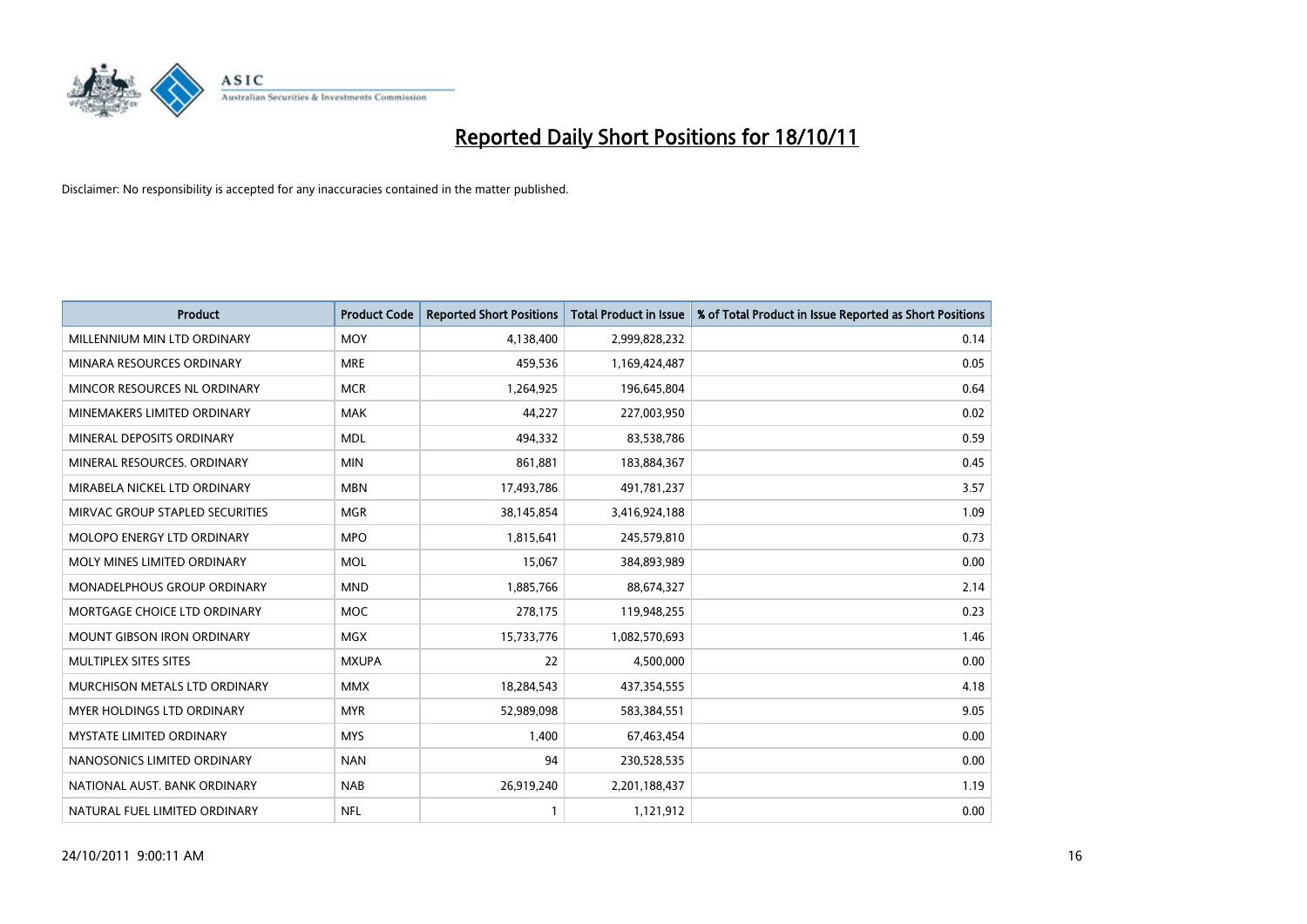

| <b>Product</b>                        | <b>Product Code</b> | <b>Reported Short Positions</b> | <b>Total Product in Issue</b> | % of Total Product in Issue Reported as Short Positions |
|---------------------------------------|---------------------|---------------------------------|-------------------------------|---------------------------------------------------------|
| NAVITAS LIMITED ORDINARY              | <b>NVT</b>          | 2,424,569                       | 375,318,628                   | 0.63                                                    |
| NEPTUNE MARINE ORDINARY               | <b>NMS</b>          | 182,253                         | 1,748,545,632                 | 0.01                                                    |
| NEW HOPE CORPORATION ORDINARY         | NHC                 | 703,594                         | 830,230,549                   | 0.08                                                    |
| NEWCREST MINING ORDINARY              | <b>NCM</b>          | 2,149,783                       | 765,000,000                   | 0.24                                                    |
| NEWS CORP A NON-VOTING CDI            | <b>NWSLV</b>        | 4,813,448                       | 1,745,574,679                 | 0.27                                                    |
| NEWS CORP B VOTING CDI                | <b>NWS</b>          | 3,623,915                       | 798,520,953                   | 0.45                                                    |
| NEXBIS LIMITED ORDINARY               | <b>NBS</b>          | 63,733                          | 798,356,704                   | 0.01                                                    |
| NEXTDC LIMITED ORDINARY               | <b>NXT</b>          | 22,857                          | 123,533,558                   | 0.02                                                    |
| NEXUS ENERGY LIMITED ORDINARY         | <b>NXS</b>          | 6,548,859                       | 1,326,697,820                 | 0.49                                                    |
| NIB HOLDINGS LIMITED ORDINARY         | <b>NHF</b>          | 104,911                         | 466,733,110                   | 0.02                                                    |
| NIDO PETROLEUM ORDINARY               | <b>NDO</b>          | 501,437                         | 1,389,163,151                 | 0.04                                                    |
| NOBLE MINERAL RES ORDINARY            | <b>NMG</b>          | 3,269,038                       | 522,308,820                   | 0.63                                                    |
| NORTHERN IRON LTD ORDINARY            | <b>NFE</b>          | 890,822                         | 336,084,863                   | 0.25                                                    |
| NRW HOLDINGS LIMITED ORDINARY         | <b>NWH</b>          | 840,974                         | 278,888,011                   | 0.28                                                    |
| NUCOAL RESOURCES NL ORDINARY          | <b>NCR</b>          | 74,700                          | 441,129,875                   | 0.02                                                    |
| NUFARM LIMITED ORDINARY               | <b>NUF</b>          | 4,252,461                       | 261,833,005                   | 1.63                                                    |
| OAKTON LIMITED ORDINARY               | <b>OKN</b>          | 647,735                         | 93,800,235                    | 0.69                                                    |
| OCEANAGOLD CORP. CHESS DEPOSITARY INT | <b>OGC</b>          | 492,238                         | 262,609,273                   | 0.17                                                    |
| OCEANIA CAPITAL LTD ORDINARY          | <b>OCP</b>          | 2,500                           | 91,921,295                    | 0.00                                                    |
| OIL SEARCH LTD ORDINARY               | OSH                 | 9,755,742                       | 1,325,155,171                 | 0.70                                                    |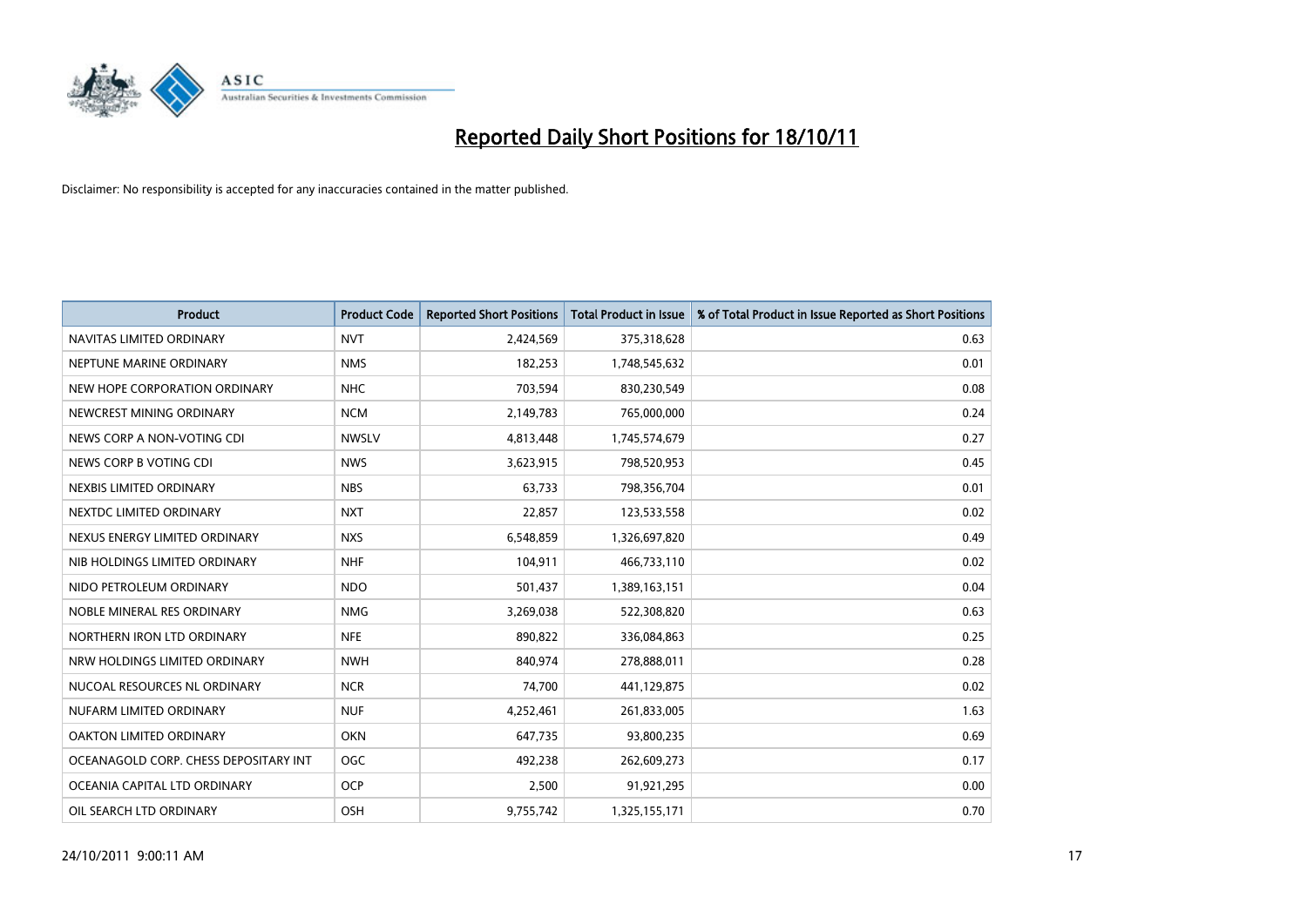

| <b>Product</b>                 | <b>Product Code</b> | <b>Reported Short Positions</b> | <b>Total Product in Issue</b> | % of Total Product in Issue Reported as Short Positions |
|--------------------------------|---------------------|---------------------------------|-------------------------------|---------------------------------------------------------|
| OM HOLDINGS LIMITED ORDINARY   | OMH                 | 10,720,475                      | 504,105,150                   | 2.11                                                    |
| ONESTEEL LIMITED ORDINARY      | OST                 | 29,467,323                      | 1,342,393,583                 | 2.20                                                    |
| ORICA LIMITED ORDINARY         | ORI                 | 2,616,812                       | 363,966,570                   | 0.70                                                    |
| ORIGIN ENERGY ORDINARY         | <b>ORG</b>          | 4,201,311                       | 1,086,037,913                 | 0.38                                                    |
| OROCOBRE LIMITED ORDINARY      | <b>ORE</b>          | 90,766                          | 103,195,029                   | 0.08                                                    |
| OROTONGROUP LIMITED ORDINARY   | ORL                 | 5,935                           | 40,880,902                    | 0.01                                                    |
| OTTO ENERGY LIMITED ORDINARY   | OEL                 | 109,204                         | 1,138,290,071                 | 0.01                                                    |
| OZ MINERALS ORDINARY           | OZL                 | 9,626,713                       | 323,877,514                   | 2.94                                                    |
| <b>PACIFIC BRANDS ORDINARY</b> | <b>PBG</b>          | 9,621,917                       | 931,386,248                   | 1.05                                                    |
| PALADIN ENERGY LTD ORDINARY    | <b>PDN</b>          | 27,906,812                      | 835,391,964                   | 3.32                                                    |
| PANAUST LIMITED ORDINARY       | <b>PNA</b>          | 14,807,200                      | 593,867,443                   | 2.47                                                    |
| PANORAMIC RESOURCES ORDINARY   | PAN                 | 414,591                         | 207,050,710                   | 0.19                                                    |
| PAPERLINX LIMITED ORDINARY     | <b>PPX</b>          | 4,280,053                       | 609,280,761                   | 0.71                                                    |
| PAPILLON RES LTD ORDINARY      | <b>PIR</b>          | 136,050                         | 208,259,519                   | 0.06                                                    |
| PATTIES FOODS LTD ORDINARY     | PFL                 |                                 | 138,989,223                   | 0.00                                                    |
| PEAK RESOURCES ORDINARY        | <b>PEK</b>          | 20,968                          | 155,979,643                   | 0.01                                                    |
| PEET LIMITED ORDINARY          | <b>PPC</b>          | 80,124                          | 318,038,544                   | 0.02                                                    |
| PENINSULA ENERGY LTD ORDINARY  | <b>PEN</b>          | 1,493,377                       | 2,135,490,443                 | 0.07                                                    |
| PERILYA LIMITED ORDINARY       | PEM                 | 324,841                         | 526,075,563                   | 0.06                                                    |
| PERPETUAL LIMITED ORDINARY     | PPT                 | 3,050,858                       | 44,692,304                    | 6.82                                                    |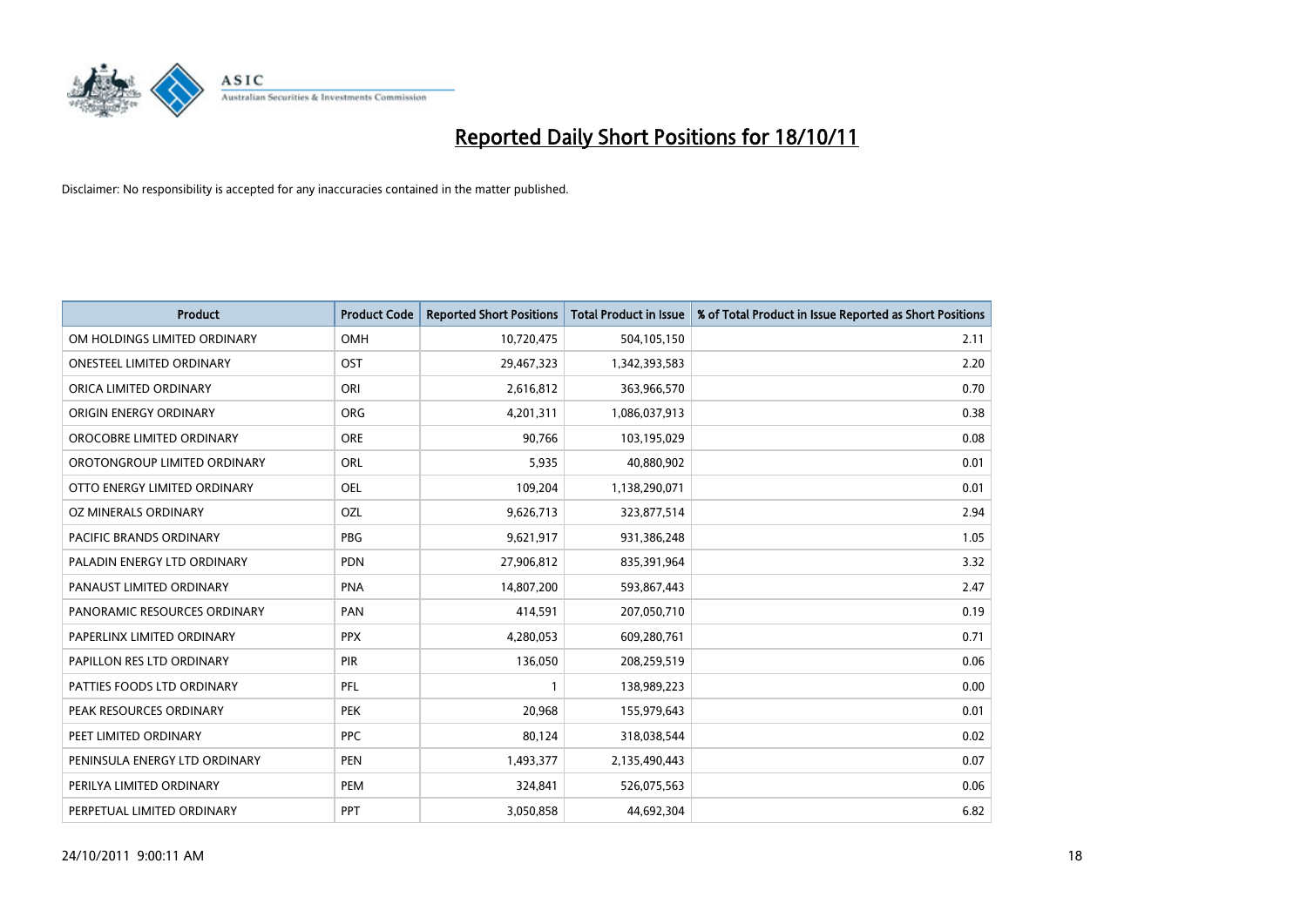

| <b>Product</b>                | <b>Product Code</b> | <b>Reported Short Positions</b> | <b>Total Product in Issue</b> | % of Total Product in Issue Reported as Short Positions |
|-------------------------------|---------------------|---------------------------------|-------------------------------|---------------------------------------------------------|
| PERSEUS MINING LTD ORDINARY   | PRU                 | 1,758,236                       | 426,717,088                   | 0.42                                                    |
| PETSEC ENERGY ORDINARY        | <b>PSA</b>          | 223,332                         | 231,283,622                   | 0.10                                                    |
| PHARMAXIS LTD ORDINARY        | <b>PXS</b>          | 1,968,046                       | 229,116,309                   | 0.86                                                    |
| PHOSPHAGENICS LTD. ORDINARY   | POH                 | 1,023,767                       | 823,593,731                   | 0.12                                                    |
| PHOTON GROUP LTD ORDINARY     | <b>PGA</b>          | 250,510                         | 1,540,886,866                 | 0.02                                                    |
| PLATINUM ASSET ORDINARY       | <b>PTM</b>          | 6,822,398                       | 561,347,878                   | 1.22                                                    |
| PLATINUM AUSTRALIA ORDINARY   | <b>PLA</b>          | 4,497,475                       | 417,130,039                   | 1.08                                                    |
| PLATINUM CAPITAL LTD ORDINARY | <b>PMC</b>          |                                 | 165,756,878                   | 0.00                                                    |
| PMP LIMITED ORDINARY          | <b>PMP</b>          | 1,894                           | 329,842,473                   | 0.00                                                    |
| PORT BOUVARD LIMITED ORDINARY | PBD                 | 6,754                           | 593,868,295                   | 0.00                                                    |
| PREMIER INVESTMENTS ORDINARY  | <b>PMV</b>          | 144,638                         | 155,062,831                   | 0.10                                                    |
| PRIMA BIOMED LTD ORDINARY     | PRR                 | 3,298,236                       | 1,010,350,017                 | 0.33                                                    |
| PRIMARY HEALTH CARE ORDINARY  | PRY                 | 10,283,396                      | 497,469,803                   | 2.07                                                    |
| PRIME MEDIA GRP LTD ORDINARY  | <b>PRT</b>          | 2,305                           | 366,330,303                   | 0.00                                                    |
| PRIMEAG AUSTRALIA ORDINARY    | PAG                 |                                 | 266,394,444                   | 0.00                                                    |
| PROGEN PHARMACEUTIC ORDINARY  | PGL                 | 151,596                         | 24,709,097                    | 0.61                                                    |
| PROGRAMMED ORDINARY           | <b>PRG</b>          | 531,086                         | 118,169,908                   | 0.44                                                    |
| PSIVIDA CORP CDI 1:1          | <b>PVA</b>          | 6,878                           | 8,737,186                     | 0.08                                                    |
| OANTAS AIRWAYS ORDINARY       | QAN                 | 35,285,134                      | 2,265,123,620                 | 1.55                                                    |
| OBE INSURANCE GROUP ORDINARY  | <b>OBE</b>          | 27,923,199                      | 1,115,545,692                 | 2.49                                                    |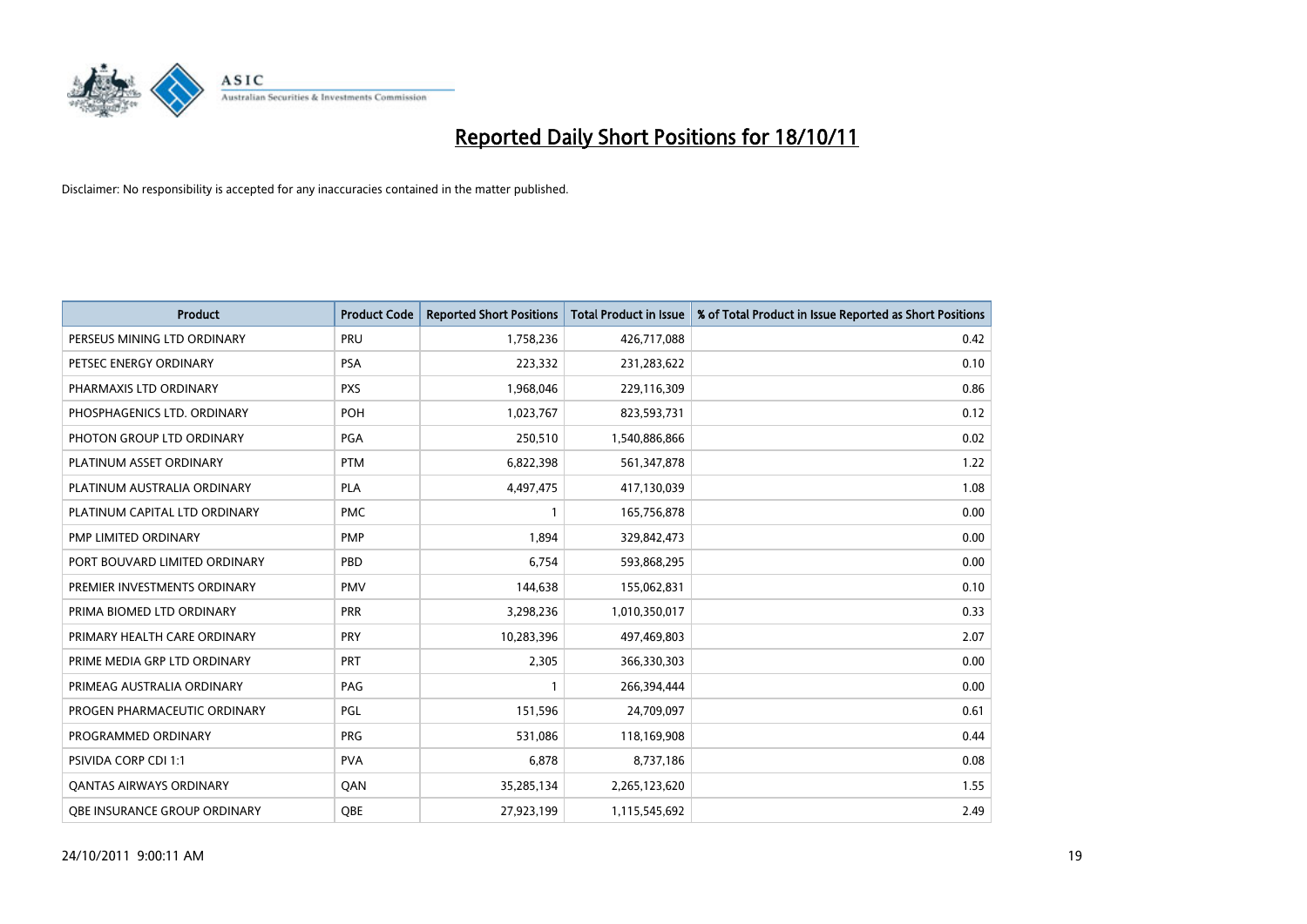

| <b>Product</b>                      | <b>Product Code</b> | <b>Reported Short Positions</b> | <b>Total Product in Issue</b> | % of Total Product in Issue Reported as Short Positions |
|-------------------------------------|---------------------|---------------------------------|-------------------------------|---------------------------------------------------------|
| OR NATIONAL LIMITED ORDINARY        | <b>ORN</b>          | 20,916,955                      | 2,440,000,000                 | 0.86                                                    |
| <b>QUBE LOGISTICS HLDG ORDINARY</b> | QUB                 | 348,887                         | 801,927,594                   | 0.04                                                    |
| RAMELIUS RESOURCES ORDINARY         | <b>RMS</b>          | 72,992                          | 291,773,665                   | 0.02                                                    |
| RAMSAY HEALTH CARE ORDINARY         | <b>RHC</b>          | 1,186,445                       | 202,081,252                   | 0.58                                                    |
| <b>RCR TOMLINSON ORDINARY</b>       | <b>RCR</b>          | 68,067                          | 133,010,172                   | 0.05                                                    |
| <b>REA GROUP ORDINARY</b>           | <b>REA</b>          | 387,238                         | 131,714,699                   | 0.29                                                    |
| RECKON LIMITED ORDINARY             | <b>RKN</b>          | 845.000                         | 133,342,006                   | 0.63                                                    |
| RED FORK ENERGY ORDINARY            | <b>RFE</b>          | 7,696                           | 269,769,853                   | 0.00                                                    |
| REDBANK ENERGY LTD ORDINARY         | AEI                 | 19                              | 786,287                       | 0.00                                                    |
| REED RESOURCES LTD ORDINARY         | <b>RDR</b>          | 303,916                         | 264,742,501                   | 0.11                                                    |
| REGIS RESOURCES ORDINARY            | <b>RRL</b>          | 771,550                         | 433,857,441                   | 0.19                                                    |
| RESMED INC CDI 10:1                 | <b>RMD</b>          | 9,035,408                       | 1,556,242,300                 | 0.57                                                    |
| RESOLUTE MINING ORDINARY            | <b>RSG</b>          | 7,115,803                       | 469,031,918                   | 1.53                                                    |
| <b>RESOURCE GENERATION ORDINARY</b> | <b>RES</b>          | 341,811                         | 262,895,652                   | 0.13                                                    |
| RETAIL FOOD GROUP ORDINARY          | <b>RFG</b>          | 21,277                          | 108,219,282                   | 0.02                                                    |
| REVERSE CORP LIMITED ORDINARY       | <b>REF</b>          | 25,141                          | 92,382,175                    | 0.03                                                    |
| REX MINERALS LIMITED ORDINARY       | <b>RXM</b>          | 1,499,157                       | 153,635,519                   | 0.96                                                    |
| RHG LIMITED ORDINARY                | <b>RHG</b>          | 31,776                          | 308,483,177                   | 0.01                                                    |
| <b>RIALTO ENERGY ORDINARY</b>       | <b>RIA</b>          | 188,616                         | 375,006,264                   | 0.05                                                    |
| <b>RIDLEY CORPORATION ORDINARY</b>  | <b>RIC</b>          | 525.855                         | 307,817,071                   | 0.18                                                    |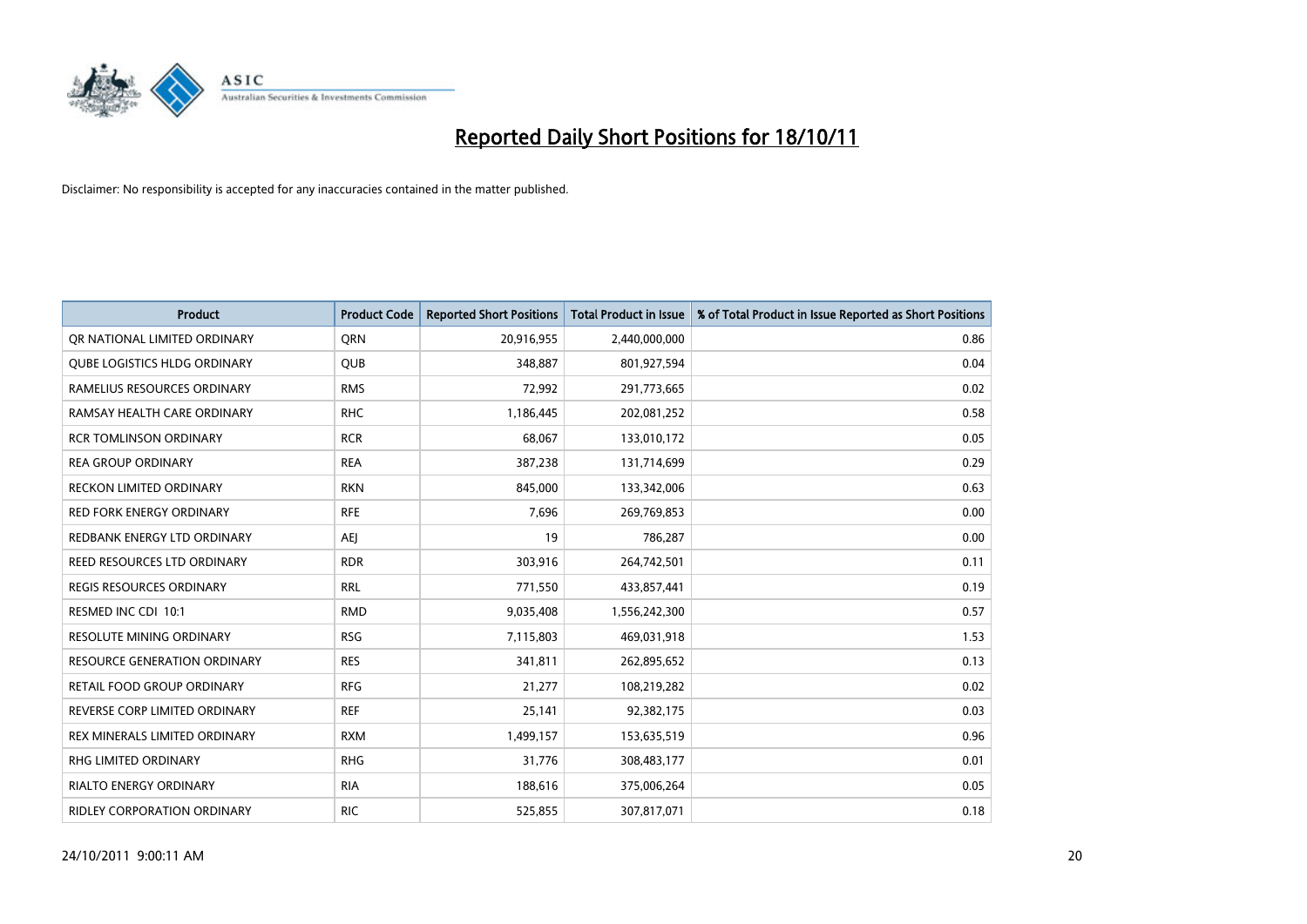

| <b>Product</b>                | <b>Product Code</b> | <b>Reported Short Positions</b> | <b>Total Product in Issue</b> | % of Total Product in Issue Reported as Short Positions |
|-------------------------------|---------------------|---------------------------------|-------------------------------|---------------------------------------------------------|
| RIO TINTO LIMITED ORDINARY    | <b>RIO</b>          | 25,538,011                      | 435,758,720                   | 5.82                                                    |
| RIVERCITY MOTORWAY STAPLED    | <b>RCY</b>          | 132,000                         | 957,010,115                   | 0.01                                                    |
| ROC OIL COMPANY ORDINARY      | <b>ROC</b>          | 2,528,301                       | 713,254,560                   | 0.36                                                    |
| ROYAL WOLF HOLDINGS ORDINARY  | <b>RWH</b>          | 60,000                          | 100,387,052                   | 0.06                                                    |
| SAI GLOBAL LIMITED ORDINARY   | SAI                 | 1,669,915                       | 202,176,688                   | 0.82                                                    |
| SALMAT LIMITED ORDINARY       | <b>SLM</b>          | 523,958                         | 159,802,174                   | 0.32                                                    |
| SAMSON OIL & GAS LTD ORDINARY | <b>SSN</b>          | 156,856                         | 1,750,169,370                 | 0.00                                                    |
| SANDFIRE RESOURCES ORDINARY   | <b>SFR</b>          | 2,402,739                       | 150,879,969                   | 1.60                                                    |
| SANTOS LTD ORDINARY           | <b>STO</b>          | 20,705,740                      | 889,615,430                   | 2.31                                                    |
| SARACEN MINERAL ORDINARY      | <b>SAR</b>          | 4,288,790                       | 566,151,415                   | 0.76                                                    |
| SEDGMAN LIMITED ORDINARY      | <b>SDM</b>          | 320,594                         | 211,993,676                   | 0.15                                                    |
| <b>SEEK LIMITED ORDINARY</b>  | <b>SEK</b>          | 19,684,321                      | 337,079,207                   | 5.86                                                    |
| SELECT HARVESTS ORDINARY      | <b>SHV</b>          | 392,783                         | 56,392,664                    | 0.70                                                    |
| SENETAS CORPORATION ORDINARY  | <b>SEN</b>          | 756,999                         | 463,105,195                   | 0.16                                                    |
| SENEX ENERGY LIMITED ORDINARY | SXY                 | 400,000                         | 915,159,081                   | 0.04                                                    |
| SERVCORP LIMITED ORDINARY     | SRV                 | 26,183                          | 98,440,807                    | 0.03                                                    |
| SERVICE STREAM ORDINARY       | <b>SSM</b>          | 344,663                         | 283,418,867                   | 0.12                                                    |
| SEVEN GROUP HOLDINGS ORDINARY | <b>SVW</b>          | 698,564                         | 306,410,281                   | 0.22                                                    |
| SEVEN WEST MEDIA LTD ORDINARY | <b>SWM</b>          | 1,564,262                       | 610,327,899                   | 0.25                                                    |
| SIGMA PHARMACEUTICAL ORDINARY | <b>SIP</b>          | 10,741,080                      | 1,178,626,572                 | 0.92                                                    |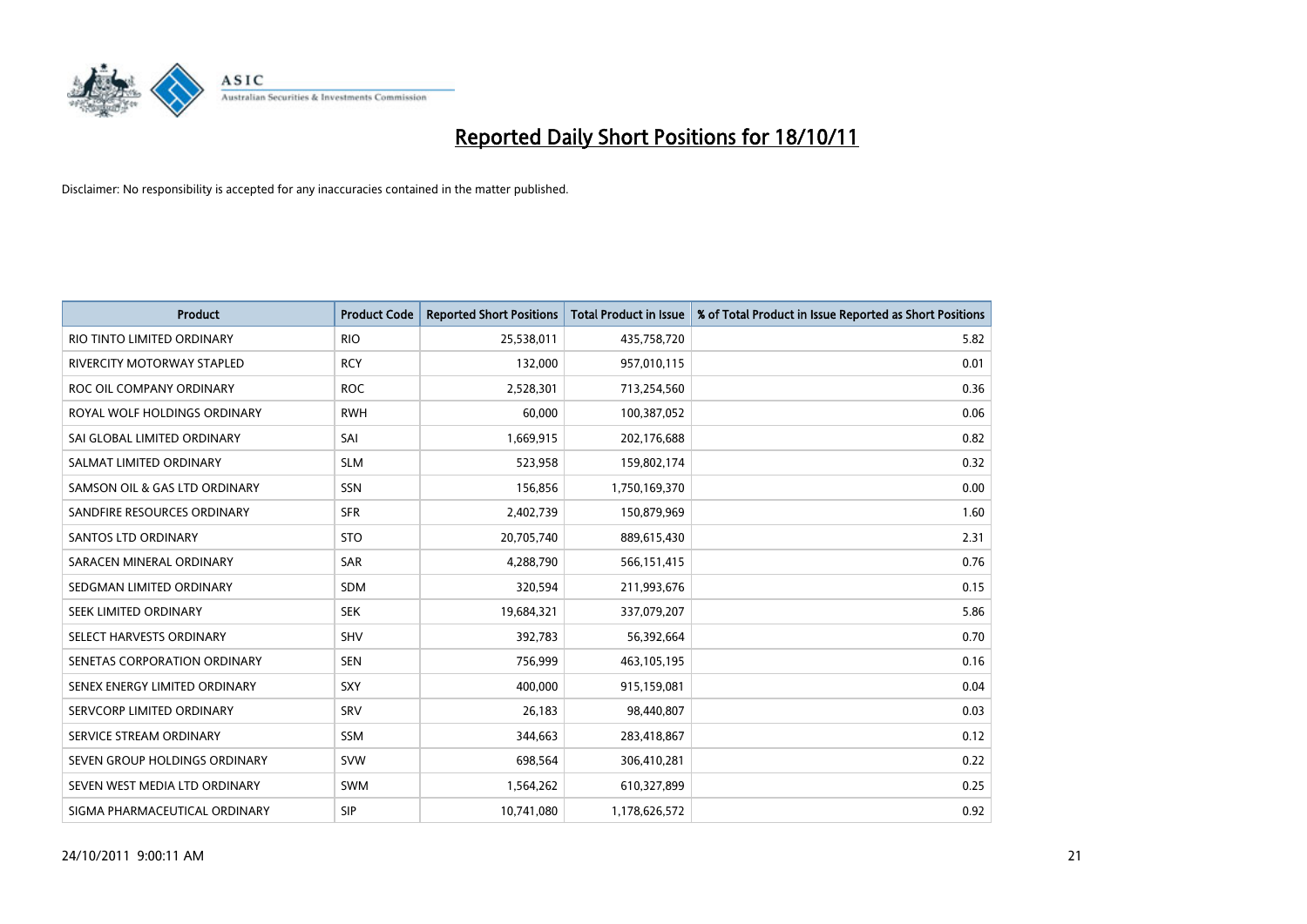

| <b>Product</b>                           | <b>Product Code</b> | <b>Reported Short Positions</b> | <b>Total Product in Issue</b> | % of Total Product in Issue Reported as Short Positions |
|------------------------------------------|---------------------|---------------------------------|-------------------------------|---------------------------------------------------------|
| SILEX SYSTEMS ORDINARY                   | <b>SLX</b>          | 602,885                         | 170,133,997                   | 0.35                                                    |
| SILVER LAKE RESOURCE ORDINARY            | <b>SLR</b>          | 179,607                         | 185,302,830                   | 0.09                                                    |
| SIMS METAL MGMT LTD ORDINARY             | SGM                 | 3,009,652                       | 206,038,714                   | 1.45                                                    |
| SINGAPORE TELECOMM. CHESS DEPOSITARY INT | <b>SGT</b>          | 9,127,847                       | 181,963,571                   | 5.01                                                    |
| SIRIUS RESOURCES NL ORDINARY             | <b>SIR</b>          | 82,500                          | 137,134,586                   | 0.06                                                    |
| SIRTEX MEDICAL ORDINARY                  | <b>SRX</b>          | 2,534                           | 55,768,136                    | 0.00                                                    |
| SKILLED GROUP LTD ORDINARY               | <b>SKE</b>          | 66,341                          | 233, 243, 776                 | 0.02                                                    |
| SKY CITY ENTERTAIN. ORDINARY             | <b>SKC</b>          | 593,124                         | 576,958,340                   | 0.10                                                    |
| SMS MANAGEMENT, ORDINARY                 | <b>SMX</b>          | 116,920                         | 68,290,180                    | 0.18                                                    |
| SONIC HEALTHCARE ORDINARY                | <b>SHL</b>          | 6,194,663                       | 389,969,875                   | 1.58                                                    |
| SOUL PATTINSON (W.H) ORDINARY            | SOL                 | 5,194                           | 238,640,580                   | 0.00                                                    |
| SOUTH BOULDER MINES ORDINARY             | <b>STB</b>          | 58,733                          | 87,115,688                    | 0.07                                                    |
| SP AUSNET STAPLED SECURITIES             | <b>SPN</b>          | 3,770,009                       | 2,850,932,204                 | 0.13                                                    |
| SPARK INFRASTRUCTURE STAPLED NOTE & UNIT | SKI                 | 16,491,544                      | 1,326,734,264                 | 1.23                                                    |
| SPDR 200 FUND ETF UNITS                  | <b>STW</b>          | 8                               | 52,578,556                    | 0.00                                                    |
| SPECIALTY FASHION ORDINARY               | <b>SFH</b>          | 643,808                         | 192,086,121                   | 0.34                                                    |
| SPOTLESS GROUP LTD ORDINARY              | <b>SPT</b>          | 1,480,142                       | 265,454,407                   | 0.56                                                    |
| ST BARBARA LIMITED ORDINARY              | <b>SBM</b>          | 9,058,722                       | 325,615,389                   | 2.77                                                    |
| STAGING CONNECTIONS ORDINARY             | <b>STG</b>          | 2,917,189                       | 78,317,726                    | 3.72                                                    |
| STANMORE COAL LTD ORDINARY               | <b>SMR</b>          | 110,047                         | 89,791,402                    | 0.12                                                    |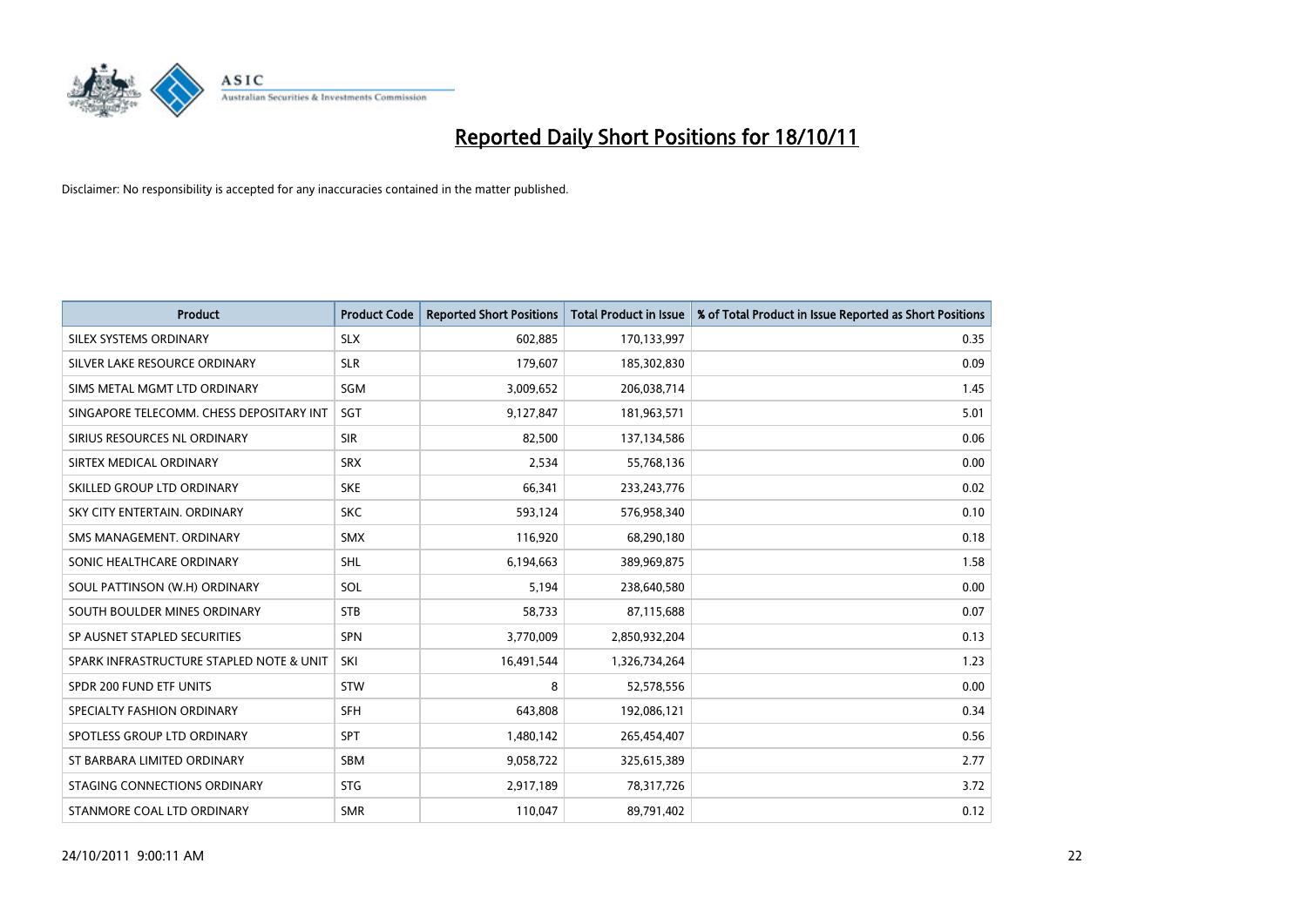

| <b>Product</b>                | <b>Product Code</b> | <b>Reported Short Positions</b> | <b>Total Product in Issue</b> | % of Total Product in Issue Reported as Short Positions |
|-------------------------------|---------------------|---------------------------------|-------------------------------|---------------------------------------------------------|
| STARPHARMA HOLDINGS ORDINARY  | SPL                 | 1,375,323                       | 248,026,578                   | 0.55                                                    |
| STH AMERICAN COR LTD ORDINARY | SAY                 | 9,200                           | 257,785,604                   | 0.00                                                    |
| STH CRS ELECT ENGNR ORDINARY  | <b>SXE</b>          | 2,910                           | 160,736,826                   | 0.00                                                    |
| STHN CROSS MEDIA ORDINARY     | <b>SXL</b>          | 3,671,224                       | 705,766,444                   | 0.53                                                    |
| STOCKLAND UNITS/ORD STAPLED   | SGP                 | 17,927,104                      | 2,344,298,582                 | 0.76                                                    |
| STRAITS RES LTD. ORDINARY     | SRO                 | 487,325                         | 324,796,141                   | 0.15                                                    |
| STW COMMUNICATIONS ORDINARY   | SGN                 | 277,570                         | 363,940,802                   | 0.07                                                    |
| SUNCORP GROUP LTD ORDINARY    | <b>SUN</b>          | 11,048,998                      | 1,286,600,980                 | 0.86                                                    |
| SUNDANCE ENERGY ORDINARY      | <b>SEA</b>          | 671                             | 277,098,474                   | 0.00                                                    |
| SUNDANCE RESOURCES ORDINARY   | <b>SDL</b>          | 8,505,835                       | 2,896,314,669                 | 0.29                                                    |
| SUNLAND GROUP LTD ORDINARY    | <b>SDG</b>          | 50,892                          | 201,578,526                   | 0.02                                                    |
| SUPER RET REP LTD ORDINARY    | <b>SUL</b>          | 226,485                         | 132,139,945                   | 0.16                                                    |
| SWICK MINING ORDINARY         | <b>SWK</b>          | 1,548                           | 236,724,970                   | 0.00                                                    |
| SYMEX HOLDINGS ORDINARY       | <b>SYM</b>          | 6,633                           | 189,166,670                   | 0.00                                                    |
| TABCORP HOLDINGS LTD ORDINARY | <b>TAH</b>          | 9,497,424                       | 712,805,880                   | 1.30                                                    |
| TALENT2 INTERNATION ORDINARY  | <b>TWO</b>          | 7                               | 147,257,826                   | 0.00                                                    |
| TANAMI GOLD NL ORDINARY       | <b>TAM</b>          | 1,000                           | 260,997,677                   | 0.00                                                    |
| TAP OIL LIMITED ORDINARY      | <b>TAP</b>          | 3,032,465                       | 240,995,311                   | 1.26                                                    |
| TASSAL GROUP LIMITED ORDINARY | <b>TGR</b>          | 97,200                          | 146,304,404                   | 0.06                                                    |
| TATTS GROUP LTD ORDINARY      | <b>TTS</b>          | 17,064,235                      | 1,340,756,623                 | 1.27                                                    |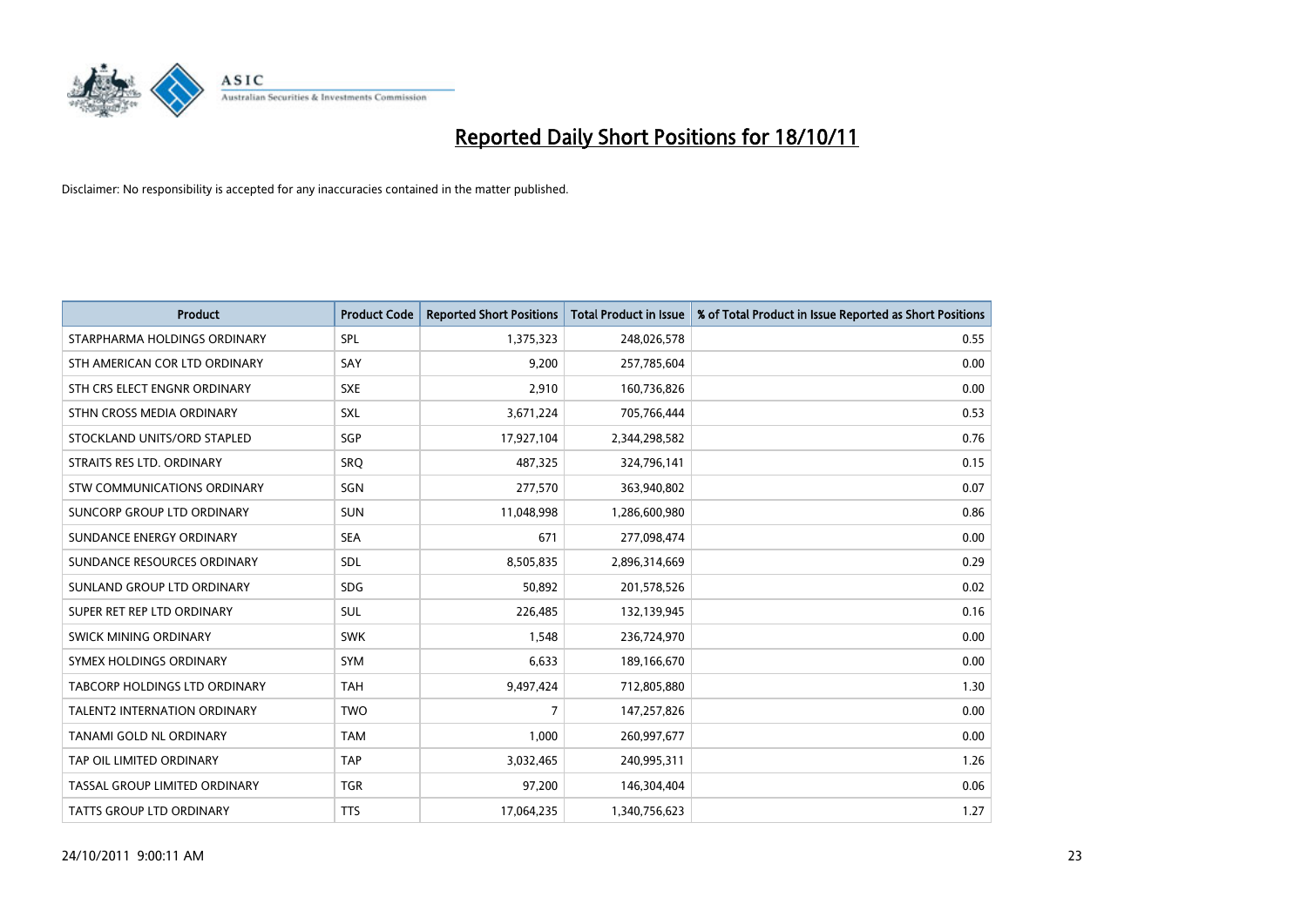

| <b>Product</b>                       | <b>Product Code</b> | <b>Reported Short Positions</b> | <b>Total Product in Issue</b> | % of Total Product in Issue Reported as Short Positions |
|--------------------------------------|---------------------|---------------------------------|-------------------------------|---------------------------------------------------------|
| <b>TECHNOLOGY ONE ORDINARY</b>       | <b>TNE</b>          | 4,945                           | 303,379,455                   | 0.00                                                    |
| TELECOM CORPORATION ORDINARY         | <b>TEL</b>          | 19,023,022                      | 1,924,943,857                 | 0.98                                                    |
| <b>TELSTRA CORPORATION, ORDINARY</b> | <b>TLS</b>          | 48,019,780                      | 12,443,074,357                | 0.37                                                    |
| TEN NETWORK HOLDINGS ORDINARY        | <b>TEN</b>          | 46,569,922                      | 1,045,236,720                 | 4.45                                                    |
| TERANGA GOLD CORP CDI 1:1            | <b>TGZ</b>          | 178,682                         | 154,318,006                   | 0.10                                                    |
| TFS CORPORATION LTD ORDINARY         | <b>TFC</b>          | 297,417                         | 276,453,042                   | 0.11                                                    |
| THE REJECT SHOP ORDINARY             | <b>TRS</b>          | 1,272,968                       | 26,071,170                    | 4.87                                                    |
| THOR MINING PLC CHESS DEPOSITARY 1:1 | <b>THR</b>          | 2,307                           | 222,489,120                   | 0.00                                                    |
| THORN GROUP LIMITED ORDINARY         | <b>TGA</b>          | 199,110                         | 146,091,970                   | 0.13                                                    |
| <b>TIGER RESOURCES ORDINARY</b>      | <b>TGS</b>          | 366,454                         | 671,110,549                   | 0.04                                                    |
| <b>TISHMAN SPEYER UNITS</b>          | <b>TSO</b>          | 207,210                         | 338,440,904                   | 0.06                                                    |
| TNG LIMITED ORDINARY                 | <b>TNG</b>          | 4,321                           | 284,803,062                   | 0.00                                                    |
| TOLL HOLDINGS LTD ORDINARY           | <b>TOL</b>          | 23,160,169                      | 717,133,875                   | 3.19                                                    |
| TORO ENERGY LIMITED ORDINARY         | <b>TOE</b>          | 35,404                          | 975,436,676                   | 0.00                                                    |
| <b>TOWER LIMITED ORDINARY</b>        | <b>TWR</b>          | 689,519                         | 265,176,580                   | 0.26                                                    |
| TOX FREE SOLUTIONS ORDINARY          | <b>TOX</b>          | 15,802                          | 96,503,382                    | 0.01                                                    |
| TPG TELECOM LIMITED ORDINARY         | <b>TPM</b>          | 13,159,768                      | 783,894,338                   | 1.67                                                    |
| TRANSFIELD SERVICES ORDINARY         | <b>TSE</b>          | 4,099,352                       | 549,715,957                   | 0.74                                                    |
| TRANSPACIFIC INDUST. ORDINARY        | <b>TPI</b>          | 6,632,663                       | 960,638,735                   | 0.67                                                    |
| TRANSURBAN GROUP TRIPLE STAPLED SEC. | <b>TCL</b>          | 1,639,164                       | 1,450,831,425                 | 0.10                                                    |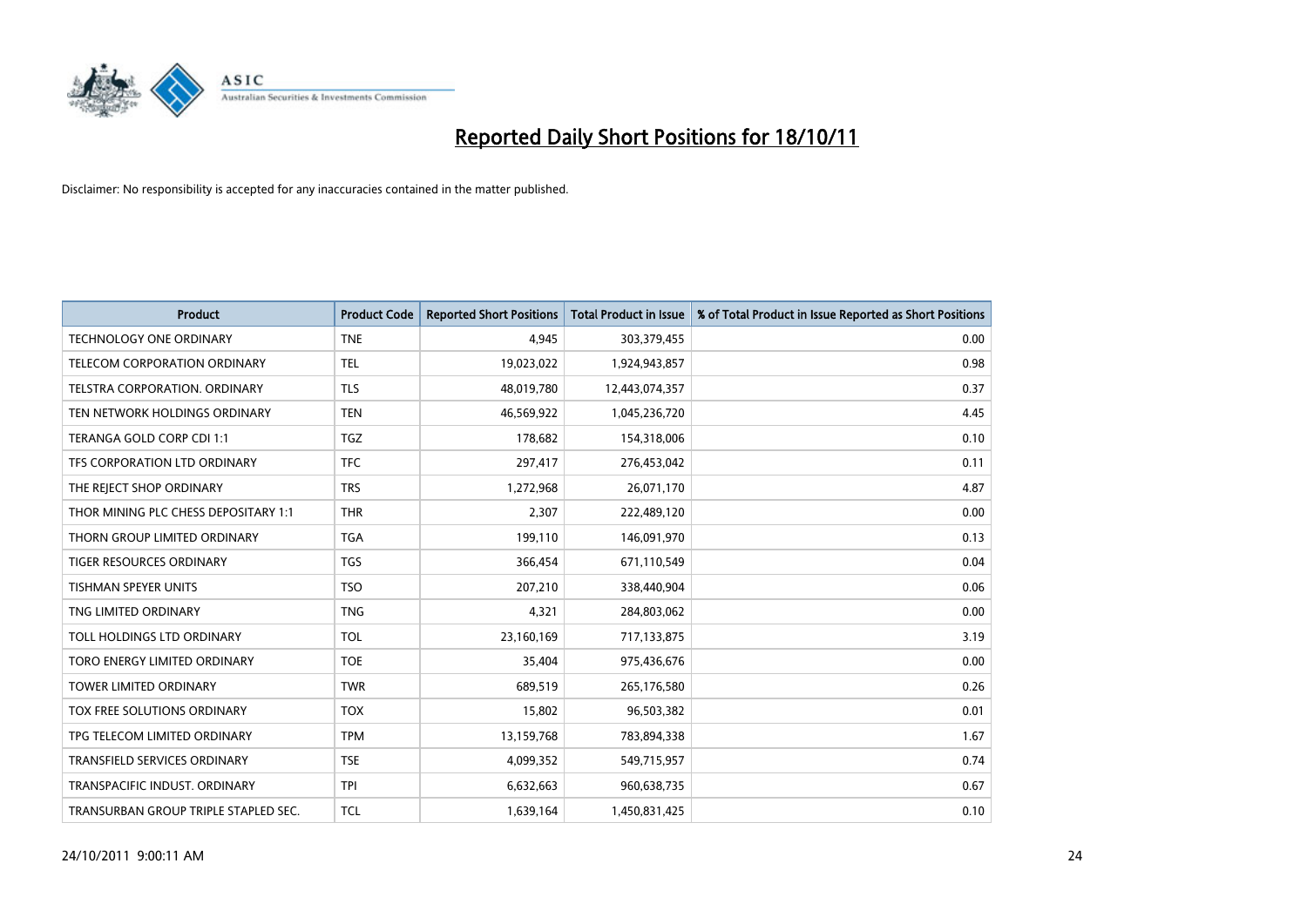

| <b>Product</b>                          | <b>Product Code</b> | <b>Reported Short Positions</b> | <b>Total Product in Issue</b> | % of Total Product in Issue Reported as Short Positions |
|-----------------------------------------|---------------------|---------------------------------|-------------------------------|---------------------------------------------------------|
| TREASURY WINE ESTATE ORDINARY           | <b>TWE</b>          | 15,936,718                      | 647,227,144                   | 2.44                                                    |
| <b>TRINITY GROUP STAPLED SECURITIES</b> | <b>TCO</b>          | 3,419                           | 203,405,927                   | 0.00                                                    |
| <b>TROY RESOURCES NL ORDINARY</b>       | <b>TRY</b>          | 89,579                          | 88,112,823                    | 0.10                                                    |
| <b>UGL LIMITED ORDINARY</b>             | <b>UGL</b>          | 4,530,480                       | 166,047,171                   | 2.71                                                    |
| UNILIFE CORPORATION CDI 6:1             | <b>UNS</b>          | 913,973                         | 264,133,452                   | 0.34                                                    |
| UXC LIMITED ORDINARY                    | <b>UXC</b>          | 4,211                           | 306,933,250                   | 0.00                                                    |
| <b>VDM GROUP LIMITED ORDINARY</b>       | <b>VMG</b>          | 11,116                          | 193,127,749                   | 0.01                                                    |
| <b>VENTURE MINERALS ORDINARY</b>        | <b>VMS</b>          | 281,322                         | 221,093,592                   | 0.12                                                    |
| <b>VIRGIN BLUE HOLDINGS ORDINARY</b>    | <b>VBA</b>          | 50,320,803                      | 2,210,197,600                 | 2.28                                                    |
| <b>VISION GROUP HLDGS ORDINARY</b>      | <b>VGH</b>          | 78,000                          | 74,520,926                    | 0.10                                                    |
| VITA GROUP LTD ORDINARY                 | <b>VTG</b>          | 75,190                          | 142,499,800                   | 0.05                                                    |
| VITERRA INC CDI 1:1                     | <b>VTA</b>          | 3,828                           | 68,629,939                    | 0.01                                                    |
| <b>WATPAC LIMITED ORDINARY</b>          | <b>WTP</b>          | 16,461                          | 185,160,973                   | 0.00                                                    |
| <b>WDS LIMITED ORDINARY</b>             | <b>WDS</b>          | 701                             | 144,740,614                   | 0.00                                                    |
| WEBJET LIMITED ORDINARY                 | <b>WEB</b>          | 52,338                          | 73,188,062                    | 0.07                                                    |
| <b>WESFARMERS LIMITED ORDINARY</b>      | <b>WES</b>          | 22,379,254                      | 1,005,809,695                 | 2.21                                                    |
| WESFARMERS LIMITED PARTIALLY PROTECTED  | <b>WESN</b>         | 154,017                         | 151,262,467                   | 0.09                                                    |
| <b>WESTERN AREAS NL ORDINARY</b>        | <b>WSA</b>          | 11,059,561                      | 179,735,899                   | 6.13                                                    |
| WESTERN DESERT RES. ORDINARY            | <b>WDR</b>          | 948                             | 207,049,414                   | 0.00                                                    |
| WESTFIELD GROUP ORD/UNIT STAPLED SEC    | <b>WDC</b>          | 11,459,286                      | 2,308,988,539                 | 0.49                                                    |